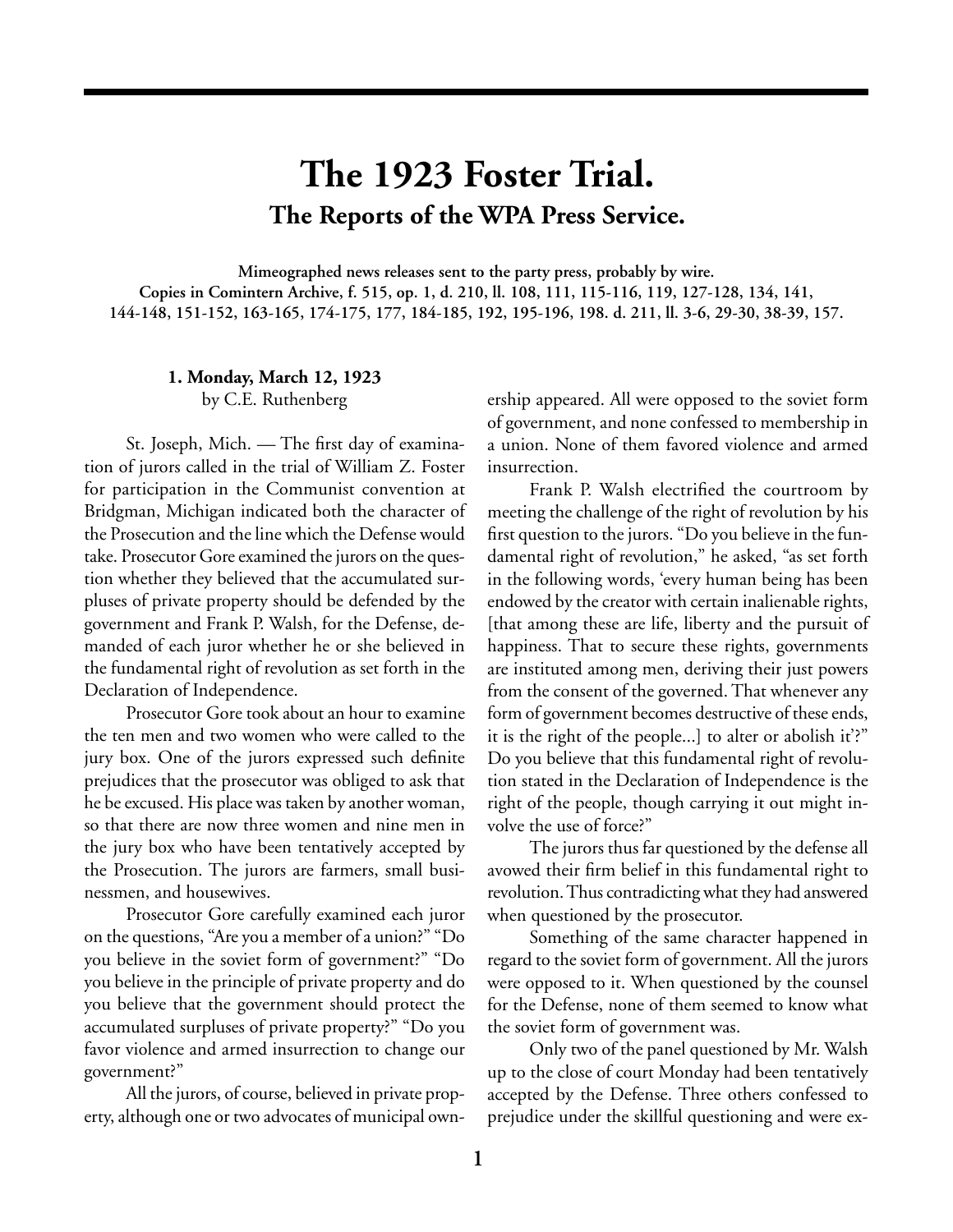cused by Judge Charles E. White.

Three of the defendants who surrendered on Saturday [March 10] gave bail today, making four out of the ten who have been released on bail. The other six are free on their own recognizance for a few days more until bail can be secured.

# **2. Tuesday, March 13, 1923** by C.E. Ruthenberg

St. Joseph, Mich. — The right of the American people to revolution as a method of changing their government and achieving social changes is on trial in the courtroom here where William Z. Foster is set as the representative of the Communist movement in the United States.

This was clearly brought out in the clash between attorney Humphrey Gray, the colleague of Frank P. Walsh, and Assistant Attorney General O.L. Smith, representing the state of Michigan, in the examination of jurors.

"Would you be prejudiced against the defendant," Gray asked of a prospective juror, "if it appeared in the evidence that he believed that no great social changes have been achieved inn past history without a resort to force, and that it was his belief that when a majority of the workers and farmers of the United States demand a change which will abolish the private ownership of the industries of the nation by the capitalists, even though they are a majority, this change will not be achieved without a resort to force, because the capitalists will not give up their privilege without a struggle, although the defendant does not advocate any act of force or violence now."

The juror thought that such a view might prejudice him, and attorney Gray flashed back, "Then you believe that the Declaration of Independence should be suppressed because it advocates the fundamental right of the people to revolution if necessary by force."

Attorney Smith was on his feel at once objecting to such an interpretation of the Declaration of Independence. Gray offered to read a letter written by Thomas Jefferson on the subject in answer to which Smith shouted, "We object to getting the influence of Thomas Jefferson on the minds of this jury." Gray proceeded with examination of the juror along a new line asking:

"You know that in Hungary the Communists gained power without any violence, the Karoly Government surrendering to the Soviets there in 1919, but later the aristocracy and the capitalists, with the help of the Romanian army, made war on the Soviets and overthrew them, and in Finland the Socialists elected a clear majority of parliament but their government was later overthrown by the capitalists by force of arms, and in this country the Socialists elected members of the New York Legislature who were excluded by their political opponents. Knowing these things, would you be prejudiced against William Z. Foster if it appeared that he and the Communists generally said that the struggle of the workers and farmers against the capitalist system could not be won without force, although they did not advocate any acts of force or violence at this time, but merely made the historical forecast that force would be necessary."

# **3. Wednesday, March 14, 1923** by Robert Minor

St. Joseph, Mich. — As duel develops between Frank P. Walsh and prosecutor Gore backed by big corps of Burns' men from Chicago and New York, onlookers start to realize that a national political battle of deep significance is being fought out here. That jury must express itself on issues as to whether United States is to be a land of certain political liberties, or whether those liberties are to be abolished permanently begins to dawn upon more acute, while the dullest begin to scent that, at least, some strangely fundamental question touching all men's lives is being dealt with.

Already crowds have begun to desert another trial downstairs at the courthouse, where morbid sex interests appeal, to come and listen, with peculiar wondering attentiveness, to the Communists' trial.

"Do you know proletariat means people who work?" "If evidence shows Foster leader, spokesman of 280,000 steel workers during the great steel strike of 1919, would that prejudice you against him?" "If Foster shown spokesman of workers against beef packers in Chicago, would that prejudice you against him?"

Questions asked by Walsh which caused workmen, women, and small merchants and farmers to sit forward and strain their ears. "If evidences show that provocateurs deliberately provoked violation of law in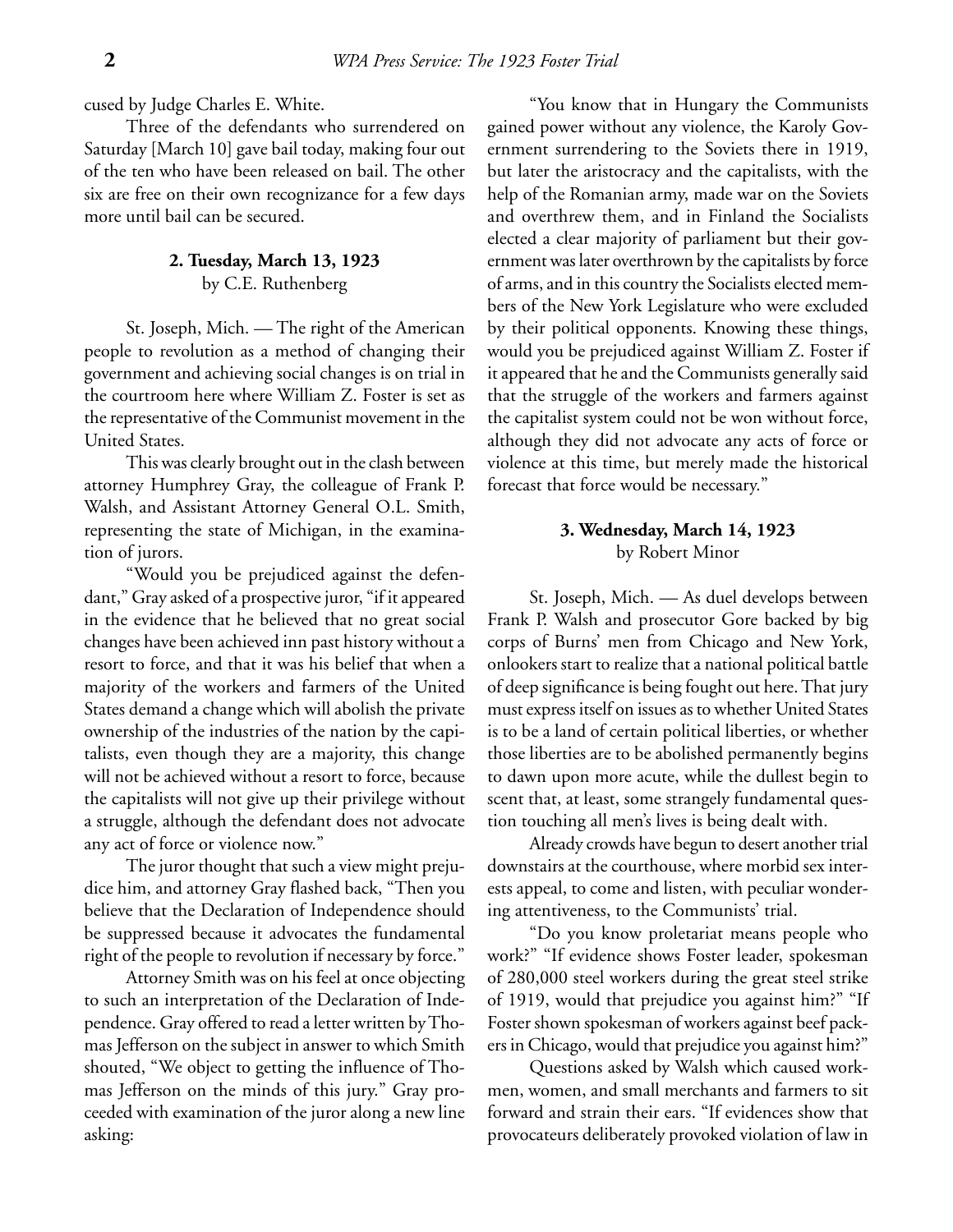order to convict another for it, would you give credence to that man's word?" was question which electrified courtroom and effected visible change of atmosphere among array of nationally famous professional strikebreakers, who sit in long row behind prosecutor.

Thus, little by little, cloud of technical verbiage rises and shows that here is being fought out the question of whether workers' political party shall be allowed to exist in open or whether forced to exist underground.

"Do you believe criminal syndicalist law a good law and should be enforced?" Prosecutor asked categorically of each venireman. All must answer yes and try Foster, or so no and leave jury box.

Meanwhile community is being flooded with printers' ink, paid for by big business interests that know what they want. Burns propaganda saturates local newspapers, reporters are writing editorialist into news to displace what facts that are not yet distorted. "Do you believe you can give defendant fair trial?" asks Walsh.

# **4. Wednesday March 14, 1923** by Robert Minor

St. Joseph, Mich. — First prospective juryman to admit once was member of union was challenged by Prosecutor and dismissed from jury box. Today Foster will be tried for unlawful assembly under criminal syndicalist law. William Gatchell, who said he was former member of Cement Finishers Union, Chicago, now farmer was dismissed. Another man who says he was member of union and has read Marx very closely was questioned by Prosecutor under guidance of Max Berger, "anti-union expert" from Burns' Department, Chicago.

"Do you believe in the fundamental right of the American people to make revolution as expressed in the Declaration of Independence?" is question asked each venireman by Walsh today. Prosecutor counters with "No, you believe criminal syndicalist law a good law and should be enforced?" incessantly today as yesterday. Also Foster's leadership in steel striking and packinghouse workers prominent factor in asking jurors whether prejudiced. Prosecutor Gore today asked juror whether he understood steel workers had better working conditions now or whether he attributed improvement to Foster's activity, if so whether it would tend to prejudice him in favor of Foster.

One retired capitalist, living on investments, this morning admitted fixed prejudice, he was excused. Another businessman admitted fixed opinion, he also was excused.

Roar laughter created late yesterday by juryman who said he had talked with a storekeeper, who declared his show window had fallen in and thought it was because Communists were in town. Juror said this had not prejudiced him.

The case takes more and more a social atmosphere as auditors catch thread of deep political ideas and class struggles throughout the world. Walsh frequently refers to First, Second, and Third Internationals, and international associations of businessmen such as the Chambers of Commerce — asking whether prospective jurors realized that phases of life have become of international scope, and whether they believe workers have same right to organize international associations as capitalists have.

Process of getting jury will probably require another day.

Several of Foster's co-defendants, who voluntarily appeared in court Saturday, are still unable to secure their thousand dollars bail. They are allowed to be at liberty on their own recognizance for a few days in order to secure bail.

# **5. Thursday, March 15, 1923** *Foster Jury Completed.* by Robert Minor

St. Joseph, Mich. — The jury that is to try William Z. Foster for participating in the Communist convention held at Bridgman, Mich., last August, was completed at 2:20 o'clock this afternoon. It consists of nine farmers, one non-union railroad flagman, one woman, the wife of a factory superintendent, and a young man, a grocer's assistant. Prosecutor Charles W. Gore thereupon began his opening address to the jury.

As the tedious selection of a jury was coming to a close, the defense having exhausted all of its challenges, and the state having but one challenge left, tense silence prevailed in the courtroom, broken only by occasional whispered speculations as to which of the 12 prospective jurors in the box would be eliminated by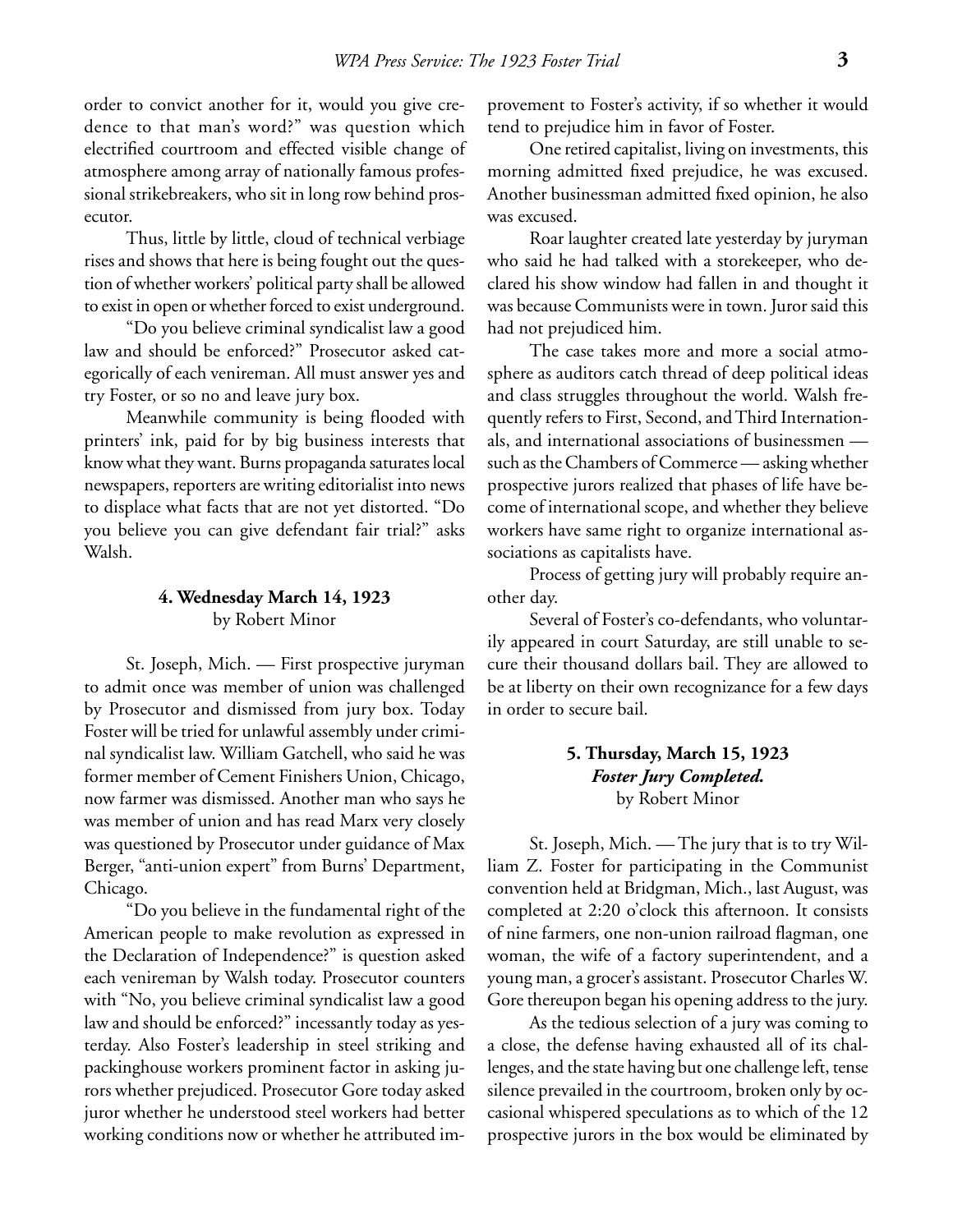the last remaining challenge.

A prospective juror being questioned admits prejudice, and an audible whisper comes from the audience, "The man is a damn fool to say that." The high school professor, who said that he had once read Karl Marx and that he had formerly belonged to a labor union, was eliminated from the jury box after he gave somewhat queer answers to later questions.

Edward N. Nockels, Secretary, Chicago Federation of Labor, and Robert M. Buck, Editor, *The New Majority*, its official organ, arrived in the courtroom today. They were greeted by Foster with a smile and a hearty handshake. Nockels and Buck came to St. Joseph today in expectation of the completion of the jury and the opening speeches. They will probably remain only long enough to hear the opening statement by Attorney Frank P. Walsh, Foster's defender.

Mrs. Foster arrived in the courtroom yesterday after partial recovery from illness. She sits in the courtroom throughout the sessions.

# **6. Tuesday, March 20, 1923** by Edgar Owens

St. Joseph, Mich. — The trial of William Z. Foster, charged with the violation of the Michigan criminal syndicalism statute, entered upon its second week this morning at St. Joseph, Michigan.

Special Agent Wolf of the Department of Justice continued the identification of documents alleged to have been seized at the time of the raids. Under a grueling cross-examination by Frank P. Walsh, chief counsel for Foster, it became quite evident that the Bridgman raids were conducted by the special agents of the Department of Justice and that the Sheriff's office participated merely to give a semblance of authority to a most questionable procedure.

Wolf testified that he had never heard of Allan Meyers, general manager of the Burns detective agency, until the day following the raids at Bridgman. This, in spite of the fact that he had been a Pinkerton detective for about eight years preceding July 1919, when he became an employee of the Bureau of Investigation, Department of Justice, of which Mr. Burns is the directing head. In fact, all the Burns federal detectives denied they had ever heard of Meyers, the manager of the Burns Agency, previous to the Bridgman raids. Yet it was quite evident from Wolf's testimony that Meyers had advance information charging the raid, as he appeared at St. Joseph from New York City the morning following the raids. After the raids, according to the testimony worked out of Wolf by Mr. Walsh, the seized material was at all times accessible to the federal agents, who had keys to the room in which the material was kept. Meyers also had access to the documents but the witness "could not remember" whether or not Meyers had examined any of them while alone in the room.

Walsh asked Wolf, "Did you not say to the Berrien County Board of Supervisors that Berrien County will not be put to any expense for what has taken place and what will happen in these cases. The money will come to pay all expenses. The source from which it will come I cannot say at this time, but it will come?" Wolf denied making such a statement and when he was asked if Max Berger had not done so he reiterated that he had made no such statement. Mr. Walsh based his question on an affidavit which he held in his hand. Incidentally an affidavit making such a charge and tying Burns himself and Representative Ketcham, Congressman from this district, was filed by a member of the Berrien County Board of Supervisors and was one of the grounds upon which the defense based its motion for a change of venue.

The second affidavit is a matter of public record. This is significant when it is realized that Michigan has a statute forbidding the use of outside funds for a public prosecution. Mr. Wolf was excused shortly after the noon recess, much to his relief.

The next witness was Francis A. Morrow. Morrow announces himself as a "federal employee." He was a delegate to the Communist convention last August and is counted as the State's star witness. He testified that he was a duly elected delegate from Philadelphia, and gave "expert" testimony regarding the structure of the Communist Party and attempted to explain its functions. He was generally ready with his answers before Prosecutor Smith had fully framed his questions, which gave the impression that he had been thoroughly rehearsed. He identified "the call for the convention," which Judge White allowed to be read into the record over the strenuous objection of Mr. Walsh. He identified a number of documents which were read into the record, Mr. Walsh objecting. He told of how Duffy [Alfred Wagenknecht] of the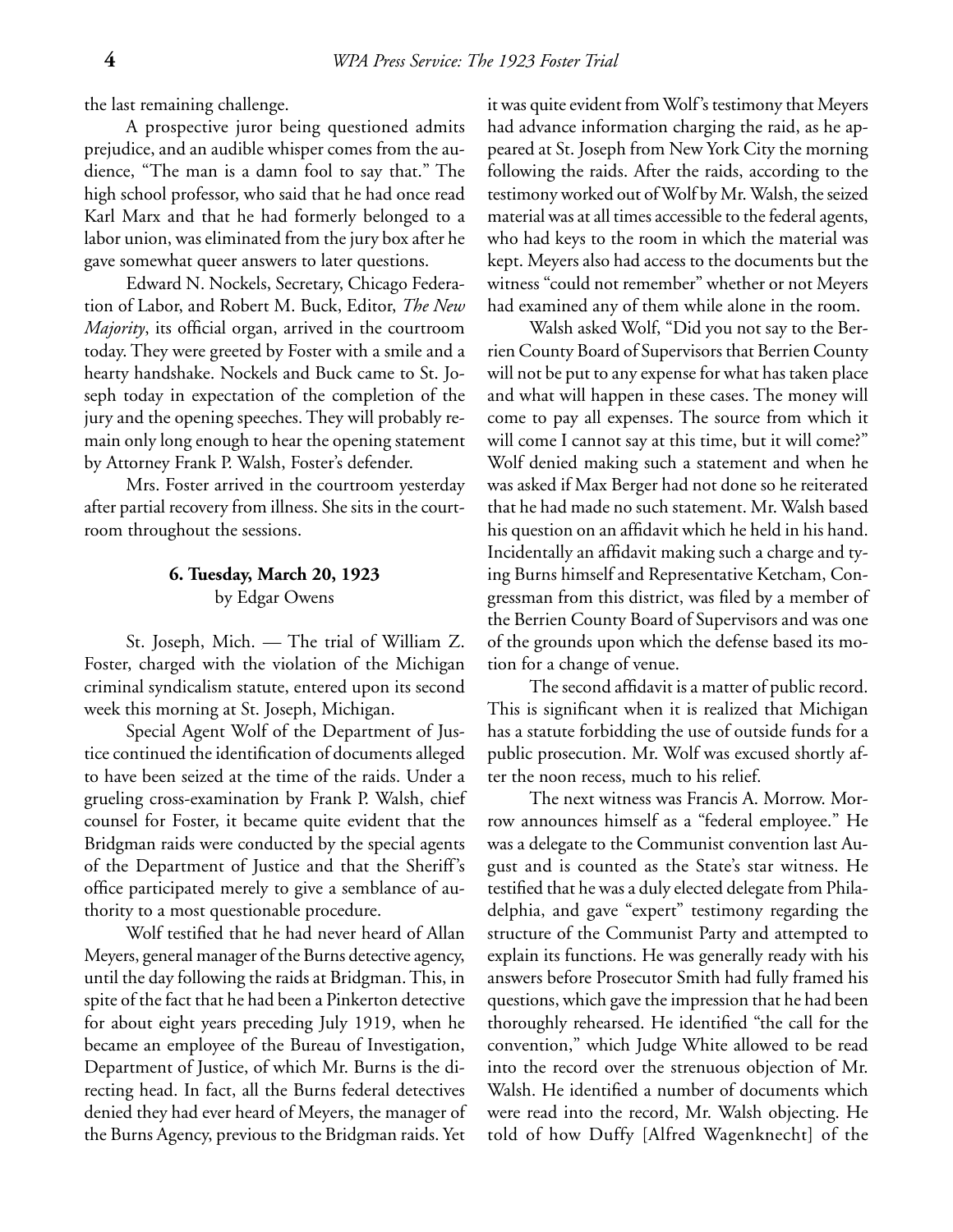Grounds Committee had dropped the roster of delegates which he had picked up and hid for this trial, a statement so bald that it called forth a smile even from those on the inside of this prosecution.

Morrow was still on the stand as court adjourned for the day.

### **7. Wednesday, March 21, 1923** by Edgar Owens

St. Joseph, Mich. — The State's star witness, federal detective Morrow, became somewhat dim this morning when he attempted to identify the questionnaire of William Z. Foster, defendant in the Communist trial at St. Joseph, Michigan. Even after admitting that Foster was fifteen feet away from him and that about twenty people were between him and Foster when the latter was alleged to have been filling out the questionnaire, and it had been deposited upon a table among seventy-four other and like questionnaires, Judge white allowed it to be received and read to the jury.

Morrow testified that Foster was industrial director of the Communist Party, stating that he knew this to be a fact because it had been announced at the convention and had been previously reported through Party channels. He produced a bundle of documents, one of which he handed to the Prosecutor, who offered it as exhibit 106. It was at this time that he again got his wires crossed. He had testified that all Party documents came through Party channels but he now stated that this particular document had come through the mails. The exhibit was a bi-weekly newsletter and the paragraph which the prosecution wanted to introduce referred to Communist activity on behalf of the striking coal miners and called for maximum support on behalf of the West Virginia miners in their so-called treason trials which followed their conflict with the coal barons.

Other documents were read to the jury in spite of objections from Mr. Walsh. These were the Communist Party program and constitution, an article from the March [1922] issue of *The Communist* entitled "Our Prisoners," and an article in the July [1922] number of *The Communist* entitled "The Vice of Purity" by J. Ballister [Robert Minor]. The Prosecutor offered the theses and statutes of the Third Congress of the Communist International and *The ABC of Communism* by Bukharin. Judge White has ruled these to be admissable.

# **8. Wednesday, March 21, 1923** by C.E. Ruthenberg

St. Joseph, Mich. — In a tense atmosphere Frank Morrow, the Department of Justice spy, continued his evidence against William Z. Foster, charged with assembling with the Communists in the trial here which has now reached its ninth day.

All Wednesday morning [March 21] Frank P. Walsh, attorney for the defense, and O.L. Smith, Assistant Attorney-General for the state of Michigan, struggled over the admission of certain documents, with the defense scoring victories in a majority of instances.

Early this morning, with the jury excused from the courtroom, Walsh took the floor before Judge White to bitterly denounce the admission of articles written by individuals as evidence to show the principles of the Communist Party, and to demand that they be excluded from evidence. This issue had been raised by the admission yesterday afternoon of an article appearing in *The Communist*, official organ of the Communist Party on "Our Prisoners," said to have been written by Thomas O'Flaherty and a second article in the same paper supposed to have been written by Robert Minor, called "The Blight of Purity."

"If we are to judge this organization by the individual views of certain members," Walsh thundered, "why does not the Prosecution offer in evidence this article (reading from another article in the same issue of *The Communist* expressing diametrically opposed views to those expressed by Minor). "We demand that this organization be judged by its official statements and not by the views which individuals have expressed."

Judge White ruled that the articles were admissable, since they had been found in the barrels holding the papers of the convention.

Prosecutor Smith thereupon tried to introduce a file of *The Labor Herald* with the purpose of using the cartoons appearing on the cover as evidence of Foster's "state of mind." After a legal battle lasting an hour, these were ruled out, with the exception of one copy containing a cartoon by Robert Minor on the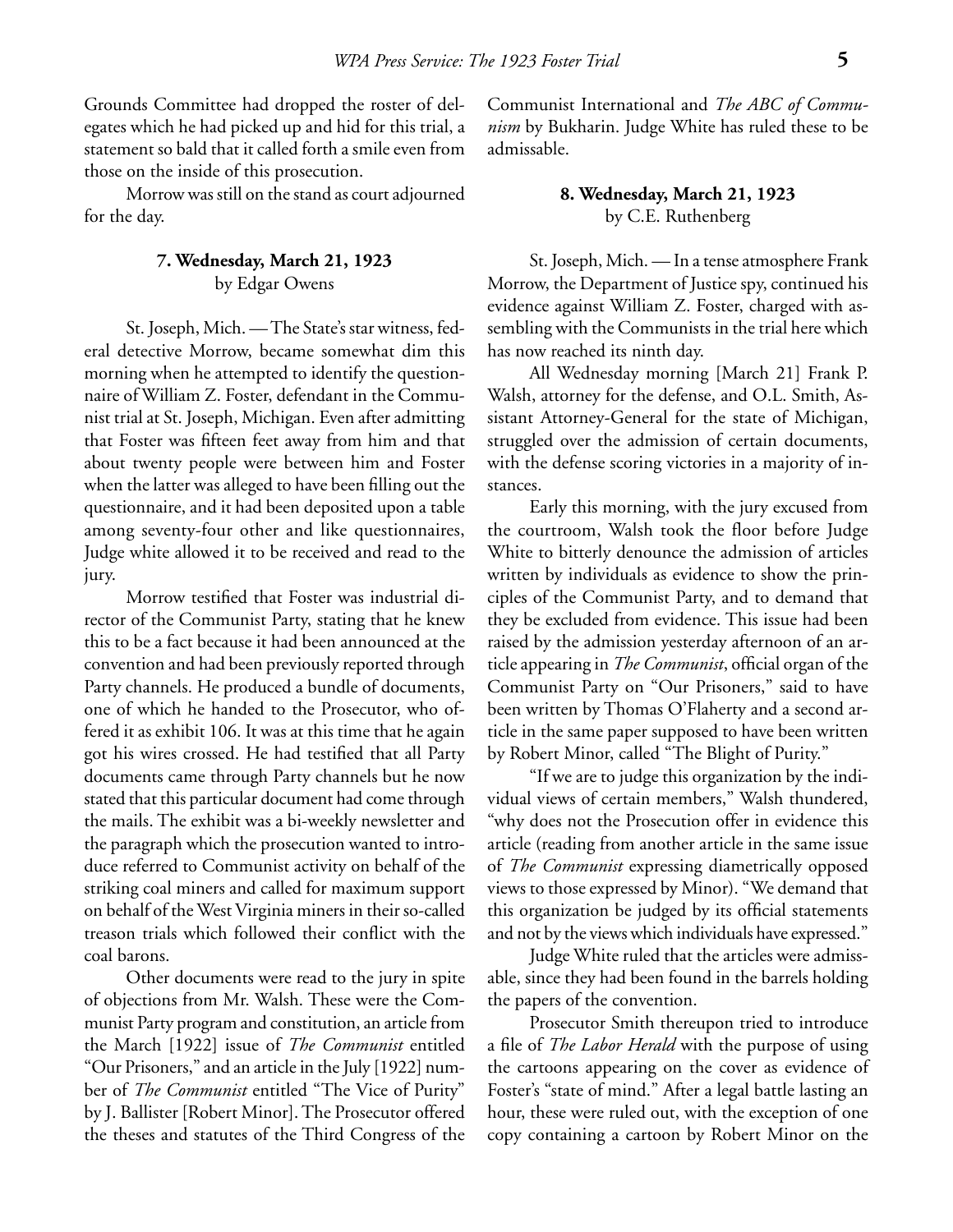sabotage of the railroads, as proven by the railroad union before the Railroad Labor Board.

Another bitter struggle ensued over the admission of a typewritten document, alleged to be a transcript of a speech made by Foster at the Bridgman Convention. The Prosecution said that this typewritten document had been found in the baggage of C.E. Ruthenberg when he was arrested at Bridgman. On the strength of the admission that it was not in the barrels Judge White ruled it out. Prosecutor Smith then tried to have Morrow repeat what he knew about the speech made by Foster.

Morrow said that Foster had told the convention that the Socialist Party had failed because it had not developed a sound trade union policy. That the Communists were not making this mistake but had adopted the policy of working within the trade unions to strengthen them and develop them into militant working class organizations. Foster, he continued, had told the convention that this policy had been agreed to by the Central Executive Committee of the Communist Party. He then detailed some stories about acts of sabotage by certain trade unions, which Foster had told about in his speech, evidently as an illustration of some point he was making about the attitude of trade unionists.

Morrow got into hot water when he tried to identify another document, said to be a transcript of the report of Earl Browder to the Communist convention. Morrow said he had sat two seats from Browder and he had seen the document in Browder's hands. Walsh interrupted the direct examination to ask the witness:

"Is it not a fact that Browder made a speech without notes and that this speech was taken down in shorthand and was afterwards transcribed and mimeographed, and isn't the copy you have identified a mimeographed copy?"

Morrow appeared to find himself in a tight corner, but wiggled out of the situation by declaring his inability to say whether the copy of it was an original typewritten manuscript or a mimeograph copy.

Judge White ruled that the document was admissable. Defense attorneys claim that this ruling is a fundamental error.

Morrow will probably complete his direct testimony today and will then be taken over by Frank Walsh for cross-examination. Some of the incidental questions asked him by Mr. Walsh during his direct testimony indicate that he is in for a difficult day, as the Defense will challenge a great deal of his testimony.

# **9. Thursday, March 22, 1923** by C.E. Ruthenberg

St. Joseph, Mich. — The morning was spent by the Defense at the trial of William Z. Foster in leading Frank Morrow, Government spy, step by step through the proceedings of the Communist convention at Bridgman, to show that nothing had been said of done by the Communists in the state of Michigan which violated the law of the state.

Under the skillful and persistent cross-examination of Fran P. Walsh, Morrow was lead from fact to fact up to the time of William Z. Foster's departure from the Convention on Sunday morning [Aug. 20, 1922]. Judge White has ruled that what happened after Foster left the convention is inadmissable as evidence.

Morrow stated that upon arriving at the convention he joined what he called the "Goose Caucus," in which there were 23 or 24 of the 45 delegates whose names he gave. Under questioning of Mr. Walsh he denied that the question whether the Communist Party should remain underground or become an open party had never been discussed in this caucus and further denied that any thesis or resolution on the subject had come up.

Later, however, under direct examination of Assistant Attorney-General O.L. Smith, his memory recovered, and in answer to Smith's questioning he described the so-called "Goose Caucus" as the "underground caucus," and suddenly discovered it had two theses on the subject of open or underground party submitted to it, which he declared had been referred to the convention as a whole as a basis for discussion. In questioning Morrow, Walsh read, as a viewpoint in the convention opposed to views which the prosecution had read into the record a thesis said to have been written by C.E. Ruthenberg and Max Bedacht declaring that the circumstances which had forced the Communist Party underground no longer existed and that it must persistently fight its way out in the open again through the medium of the Workers Party.

This thesis declared that "the test of a Commu-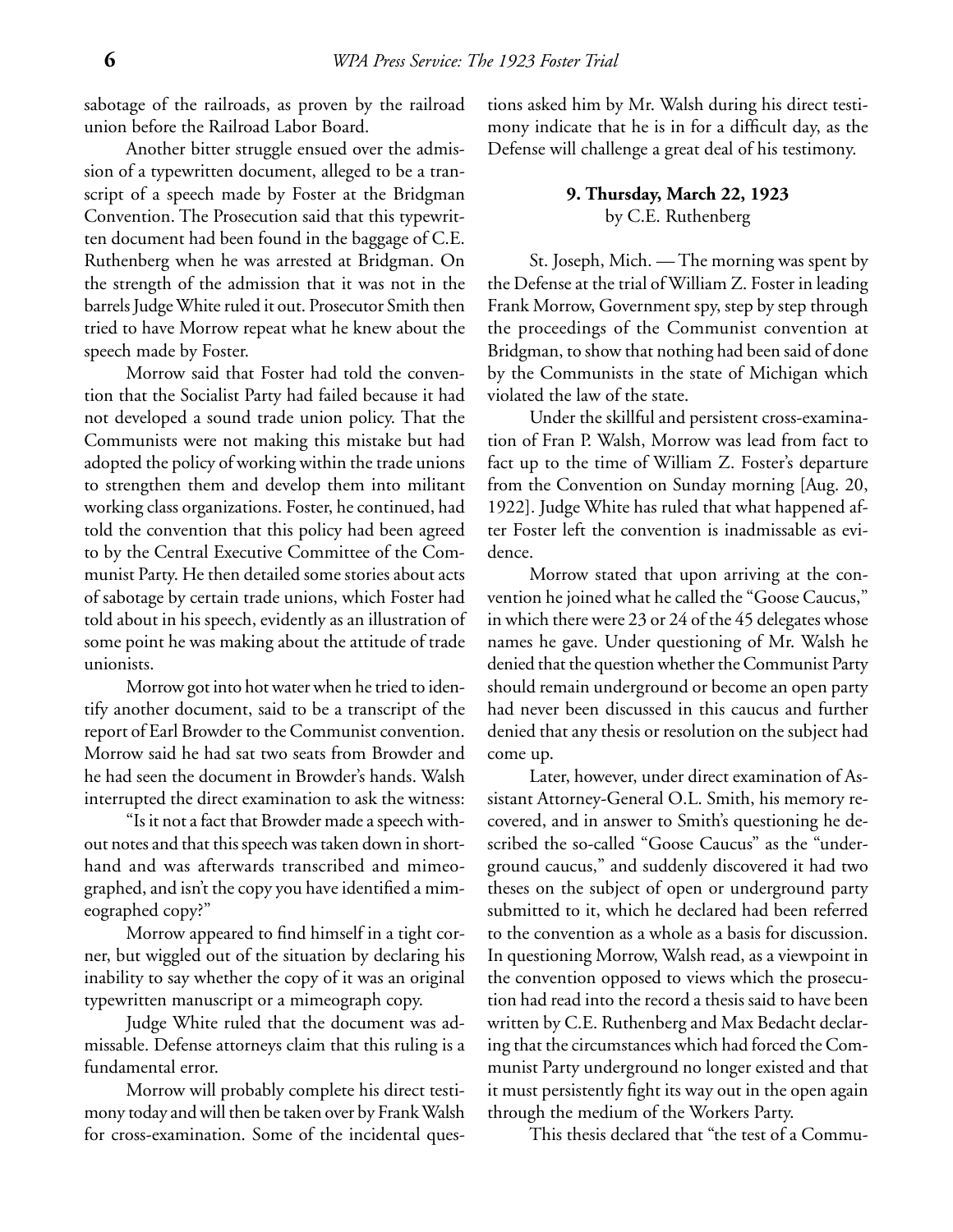nist program is whether it advocates mass action, the Soviet state and the proletarian dictatorship, and affiliation with the Communist International." Morrow declared that the final action of the convention on the subject of the underground or open party was a unanimous adoption of a compromise resolution called the report of the adjustment committee.

Morrow tried hard, under redirect examination of Prosecutor Smith, to explain the fact that he had stated that he had received a sheet of paper which was uncreased through the mails, stating that it had come rolled in a tube. He also endeavored to straighten out his testimony that he had not been an officer of the Workers Defense and Relief Committee of Philadelphia in view of the checks bearing his name as treasurer, with which the Defense confronted him.

On the latter question he asked the jury to believe that he had just been asked to sign his name on the checks as treasurer and had complied. He denied ever having gone to the bank to register his signature. Walsh demanded of him, "Do you ask this jury to believe that from May to July the Colonial Bank of Philadelphia cashed checks running as high as \$300 in amount signed by you as treasurer without your signature being registered at the bank?"

"I do," answered Morrow.

Then Morrow left the witness stand at noon.

The afternoon will probably be taken up by the reading of resolutions from the thesis of the Third Congress of the Communist International [June 22- Aug. 12, 1921]. It is probable that the Prosecution will close its case by the end of the day.

# **10. Thursday, March 22, 1923** by C.E. Ruthenberg

St. Joseph, Mich. — For an hour before adjournment of court Wednesday [March 21] Frank P. Walsh took over the government spy Frank Morrow for cross examination. Morrow twisted and turned and evaded under the steady pressure Walsh brought to bear upon him, but at the time of adjournment two facts had been brought out, which in one instance was a straightcut admission of misstatement, and in the other made a strong impression of dishonesty.

Morrow stated under cross-examination that he had joined the Socialist Party in the first half of 1919 and had become a government agent a month later. He remained in the Socialist Party as a spy. In February or March of 1920, some six months after the Communist Party was organized, he turned his attention to the latter organization.

He said that he received \$1.00 per day and expenses from the Government until September 1921, when he received a raise to \$60.00 per month. He further stated that the Government was paying him \$5.00 a day and expenses for his time as a witness.

Questioning Morrow on his activities while a member of the Communist party, Walsh asked, "Were you a delegate to the Workers Defense and Relief organization in Philadelphia?"

"I was," answered Morrow.

"Did you head any office in that organization?" Walsh continued. Morrow answered with a flat no. Walsh thereupon produced a series of cancelled checks of the Workers Defense and Relief Committee and asked the witness whether his name was signed to these checks as treasurer. Morrow had also identified a weekly bulletin of the Communist Party introduced by the Prosecution in order to lay a foundation for its interpretation of the theses of the Third Congress of the Communist International. He said that he had received a copy of this bulletin through the mail and he was confronted with the copy which he had identified as coming through mail and was shown that it was flat and not creased in any way.

Morrow's general attitude is one of sneering evasiveness. Again and again, Walsh after five or ten minutes of questioning compelled him to make admission of facts which he tried to evade.

Early in the afternoon after a consultation of attorneys in Judge White's chambers, the Prosecution withdrew a copy of *The Labor Herald* previously admitted in evidence and a typewritten manuscript purporting to contain answers to questions made by Foster at the Bridgman convention, admitting that these have not been sufficiently identified to go in as legal evidence.

# **11. Saturday, March 24, 1923** by C.E. Ruthenberg

St. Joseph, Mich. — At the end of the first two weeks of the trial of William Z. Foster for "assembling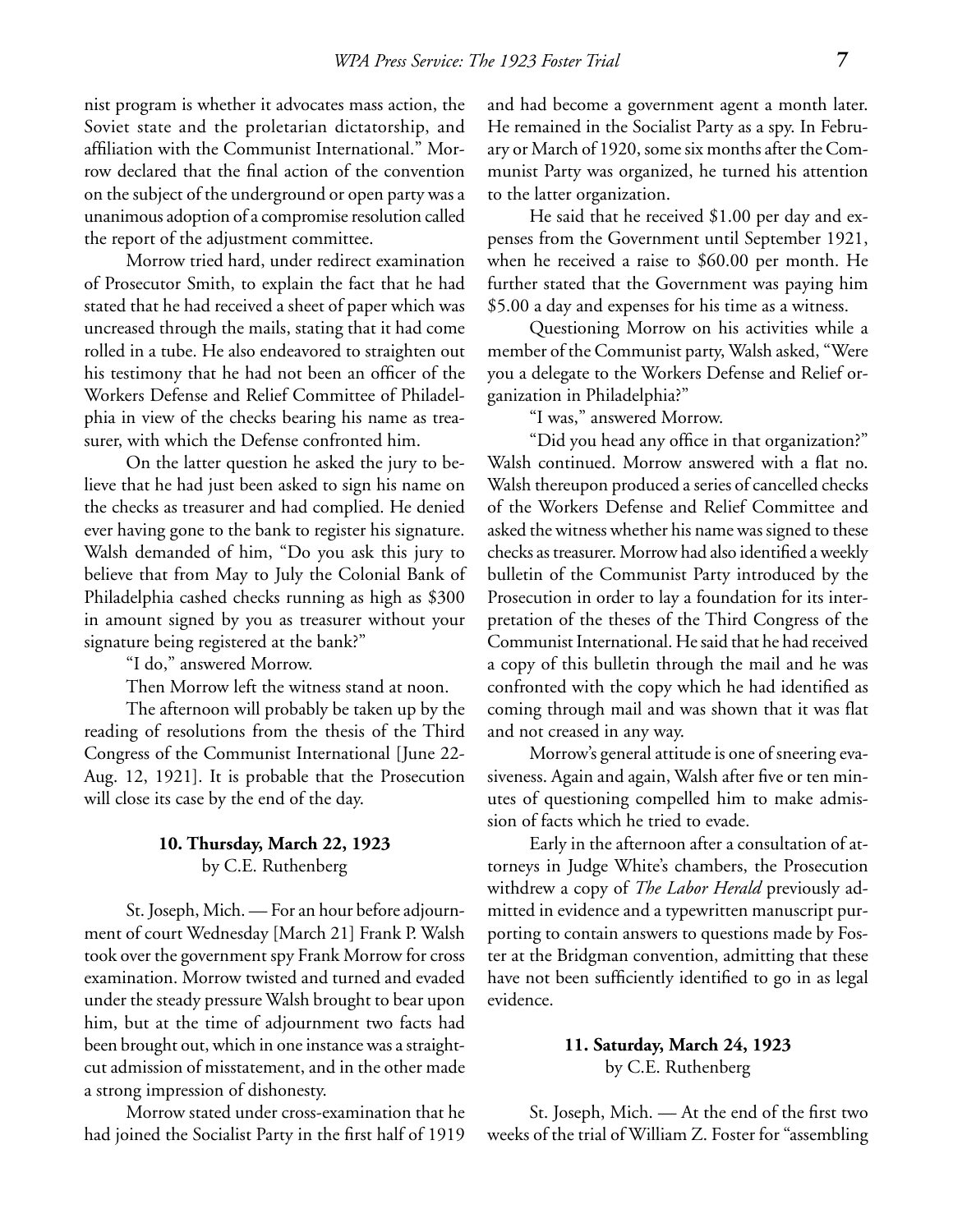with" the Communist Party in the convention held at Bridgman, Michigan last August, the lines of the struggle between the Prosecution and Defense stand out clearly, and the issue in the trial has been thrown into the spotlight.

As Frank P. Walsh argued, in demanding that C.E. Ruthenberg be permitted to make a complete statement of Communist principles, "It is Communist principles which are on trial here in the person of William Z. Foster."

From the argument of the Prosecutors and their questions put to witnesses it appears that they aim to create the impression on the jury that the meeting at Bridgman was a convention of a secret band of conspirators who continually preach the use of force and violence by the workers in their struggle against the capitalists. The attempt is being made to make the jury believe that Communists are bomb throwers and are continually at work to incite the workers to riot and violence.

Against this contention of the Prosecution, the Defense presents the Communist movement on its historical aspects. Through the testimony of C.E. Ruthenberg, the Marxian analysis of previous historic epochs, the class struggle within the capitalist system, the forces which are destroying the system, and the part that force plays in the great historical changes was brought before the jury. The Defense does not contend that the Communists say the workers can achieve power and dominate the government as the dictatorship of the proletariat without the use of force, either in achieving power or in protecting their rule after it is established. The Communist viewpoint that great historical changes have never come without a resort to force is boldly avowed, but it is declared that this use of force must evolve out of the social and economic conditions, that Communists are not bomb throwers nor do they incite the workers to isolated acts of violence.

On the question of the Communist Party being a secret underground organization, the Defense cites the facts of the 1920 raids on the Communist Party, when 6,000 of its members were arrested, many of them brutally mishandled, although not one was indicted and convicted of crime and only a few hundred out of 6,000 were deported.

The Communist Party, the Defense says, went

underground because of the persecution. Before the Bridgman convention a movement had begun to have the Communist Party again come out into the open. There was practically a tie vote on this question at Bridgman, and because the convention was interrupted the matter never came to a definite decision, a compromise being made by the two groups. Since the Bridgman convention even the group which opposed coming out in the open has become convinced of the necessity of this action and the Workers Party of America has become the open Communist Party.

The Communists, the Defense contends, therefore stand before this court openly announcing their views, seeking to hide nothing about their organization, but boldly demanding their right to publicly advocate their principles in the United States.

That is how the issue stands today. The open avowal of the Communist viewpoint, the frank acknowledgment that the Bridgman convention was a convention of the Communist Party and that he, Ruthenberg, was at the time of the Bridgman convention a member of the Central Executive Committee of the Communist Party swept away the atmosphere of mystery and conspiracy with which the Prosecution has attempted to surround this trial.

The issue has been drawn clearly. Are Communist principles criminal? It is that question which the nine farmers, the one railroad worker, the tradesman, and housewife on this jury are asked to decide. It is one of the ironies of history that the principles of a great historical movement such as that which is based upon Marxian principles should be on trial before a jury. A less competent one than that which is to decide such a question could not be imagined.

But the final decision will not be before this jury. It will be before the masses of the American workers and there the Communist principles will win a verdict of approval, even though they lose before this jury.

> **12. Saturday, March 24, 1923** by Joe Carroll, Federated Press correspondent.

St. Joseph, Mich. — The courtroom spectators bestirred themselves and again showed a lively interest in the proceedings when, early during the afternoon session, Attorney Walsh called to the stand C.E. Ruth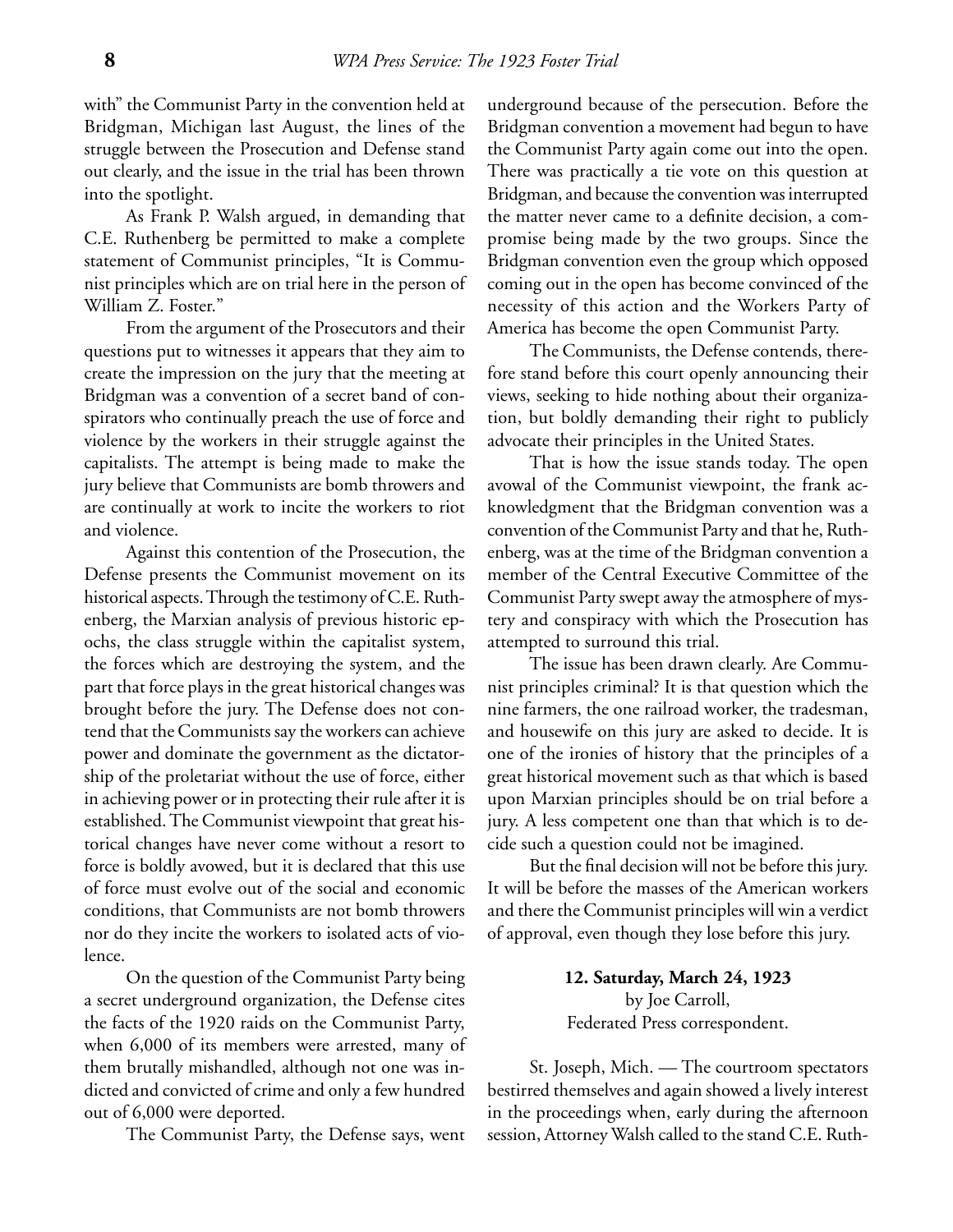enberg as first witness for the defense. They had all heard of Ruthenberg, so often referred to by the prosecuting attorneys as "the Executive Secretary of the Communist Party of America" and wanted to know what he might have to say, and they soon found out.

Almost the first question asked Mr. Ruthenberg by Mr. Walsh was the direct interrogation, "Is there a Communist Party of America at this time?" and Mr. Ruthenberg's answer was, "There is not." The very specific and categorical answer seemed to be considerably of a surprise all around. More especially to the prosecuting attorney and his various assistants. Witness plainly stated, however, that at the time of the Bridgman raid he was a member of the Executive Committee of the Communist Party of America and that he attended that meeting as such. He had previously given testimony as to his long residence in Cleveland, Ohio as a citizen of that town and of his various occupations there during all the years preceding his acceptance of such a position.

Upon direction of counsel for the Defense, this witness then gave a detailed statement of his studies with regard to the social and economic conditions and to the socialist movement generally. This was followed by a very clear exposition of the Socialist and Communist theories and principles, running back to the enunciation of them by Karl Marx in 1847.

Attorneys for the Prosecution seemed to become considerably "peeved" over the deep interest which jury and spectators seemed to feel toward this history of the class struggle according to Marx. Repeated efforts were made to stop its continuation but except for slight interruptions and delays of the sort, the witness went right along until he had brought his story up to the time of the raid on the Communist convention last summer, and the replacement of that Party by the Workers Party of America. In between were the three Internationals and a host of working class organizations and parties, of many sorts, times, and places.

What seemed of most particular interest to the jury, of which nine members were farmers, were matter of fact statements of this sort by the witness: "After the workers and farmers become the government, they will use the powers of that government in their own interests just as it is used now in the interests of the capitalist classes which are in power." And his statement of the necessity for workers in the factories and those on the farms to organize in a workers' party, which will function for the interest of the class composing its membership.

Attorneys for the Prosecution seemed also very much disinclined to let the witness answer Mr. Walsh's question as to "What party overthrew the Tsar's government — or took control after the overthrow of the Tsar in Russia?" but objection being overruled, witness answered that no party had done or could do that thing and that such an overthrow of power could come only through a movement in great masses of the people — the workers.

The fact that this answer also was objected to, and was ordered by the judge to be stricken out, did not seem to appreciably decrease its interest in the minds of the jury.

Ruthenberg boldly avowed the Communist belief that the class struggle between workers and capitalists would not end without a resort to force. Pointing to the historically parallel struggle between the slaves and their masters, and the capitalist and feudal regime, he said: "The Communist view is that force is not a weapon for a small group or a party to use. If force is resorted to it must come out of the social and political conditions in a particular country. Force is used because the oppression of the workers and farmers becomes unbearable. The work of the Communists is to become the leaders of such struggles, to organize the masses so as to effectively use their strength and to guide and direct the struggle. Force may also come in the form it came in at the time of the Civil War, through an attack upon a workers' government by the privileged class, which has lost its power. The position of the Communists is that force is an inevitable accompaniment to great social changes.

The Communist International is not urging the workers of this country to resort to force. It applies its principles according to the situation which exists in a particular country.

An advocacy of the use of force in the United States today would be nonsense. In the United States the Communist International is urging the formation of a Labor Party by the great masses of workers and farmers to fight their political battles and the amalgamation of the craft unions into industrial unions.

The trial was adjourned until Monday [March 26] when Ruthenberg will continue his evidence.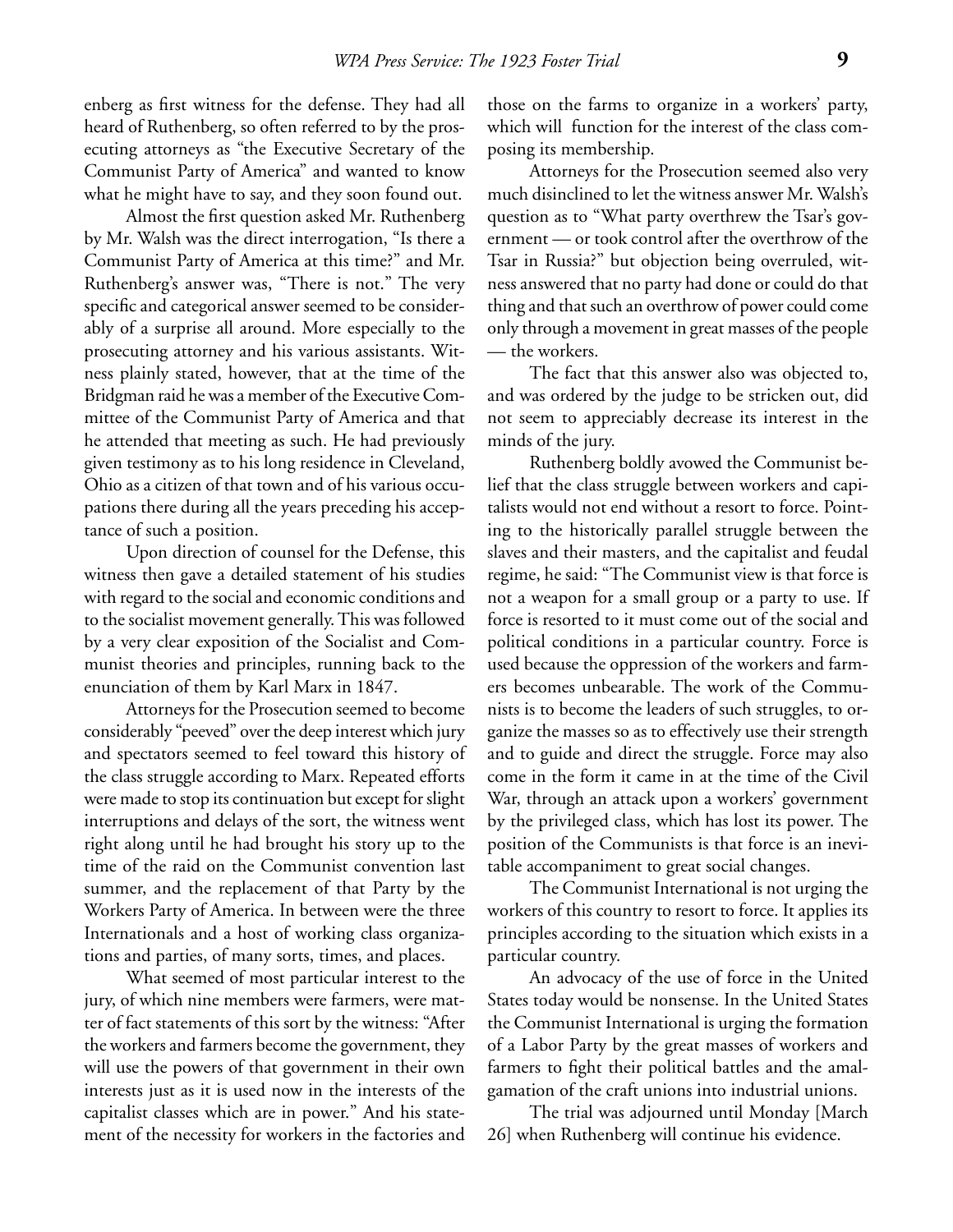# **13. Monday, March 26, 1923** by C.E. Ruthenberg

St. Joseph, Mich. — The Prosecution in the trial of William Z. Foster indicated this morning that they were very much afraid of the testimony given by C.E. Ruthenberg on Friday, and further testimony which he might give.

Upon opening of court the prosecutors asked for a recess of a few minutes and then came in with a motion to strike from the record the testimony given by Ruthenberg on Friday and to bar him from giving further testimony. The motion was based on a Michigan court decision that a co-defendant under the same indictment who asks for a separate trial cannot testify in the case of one of the other defendants.

The motion created a stir in the courtroom. Law books were piled a foot high on the table of the Prosecution for use in substantiating its position and it looked as if all the forces of the prosecutors' office had been marshalled to make a desperate struggle to wipe out the testimony given by Ruthenberg and to prevent him from going to the stand today.

After nearly two hours or argument and quoting of decisions of statutes, Judge White ruled that in view of the fact that Ruthenberg's testimony was not objected to at the time he took the stand the objection could not be made after he had testified for hours.

Ruthenberg resumed the stand and was questioned on the difference between syndicalism and communism, and as to the nature of the organization of the Communist International and the Red International of Labor Unions [Profintern].

Frank Walsh then began inquiring as to the industrial department of the Communist Party. It was brought out in the testimony that this was an organization separate and distinct from the Trade Union Educational League. That the Communists regarded the Trade Union Educational League in the same light as any other trade union organization, its nuclei within it to carry on work of education, although the Communists endorsed the policies of the League.

Asked the direct question, "Was William Z. Foster an official of the Communist Party at any time?" Ruthenberg answered, "He was not."

Walsh by repeated questioning hammered home the point that the Trade Union Educational League,

of which Foster was the head, was not part of the Communist Party, but an independent organization in which there were Communists, Socialists, Trade Unionists and Republicans and Democrats.

Ruthenberg was again asked about the present status of the Communist Party but Judge White refused to let him tell how the Communist Party had come out into the open through the Workers Party, which has taken its place as the Communist organization in the United States.

Judge White at the opening of today's session told the jury that the charge of tampering with the jury was in no way connected with either the Defense or the Prosecution, and that they must not permit themselves to be influenced in any way by this incident.

Ruthenberg will continue under direct examination Monday afternoon.

> **14. Tuesday, March 27, 1923** unsigned, probably by C.E. Ruthenberg

St. Joseph, Mich. — Cross-examination of C.E. Ruthenberg, witness in the trial of William Z. Foster, by Prosecutor Charles W. Gore began this afternoon.

Prosecutor Gore proceeded by asking Ruthenberg questions about various documents which were in the case as exhibits, endeavoring to have Ruthenberg commit himself to the view that they were official documents of the Communist Party.

One of these documents purported to be the minutes of a District Convention of the Communist Party and contained a resolution instructing Communists not to appear as witnesses in trial in the capitalists' courts.

"Is this a capitalist court?" Gore inquired.

"Yes, it is," flashed back Ruthenberg.

The Prosecutor then wanted to know whether the instructions to Communists in regard to appearing in capitalist courts as a witness applied to him.

"I am here," was Ruthenberg's answer, "by direct instructions from the Central Executive Committee of the Workers Party of America, frankly and fully to state the position of the Communists, and am making this statement as part of the Communists' fight for the right openly and publicly to proclaim their principles."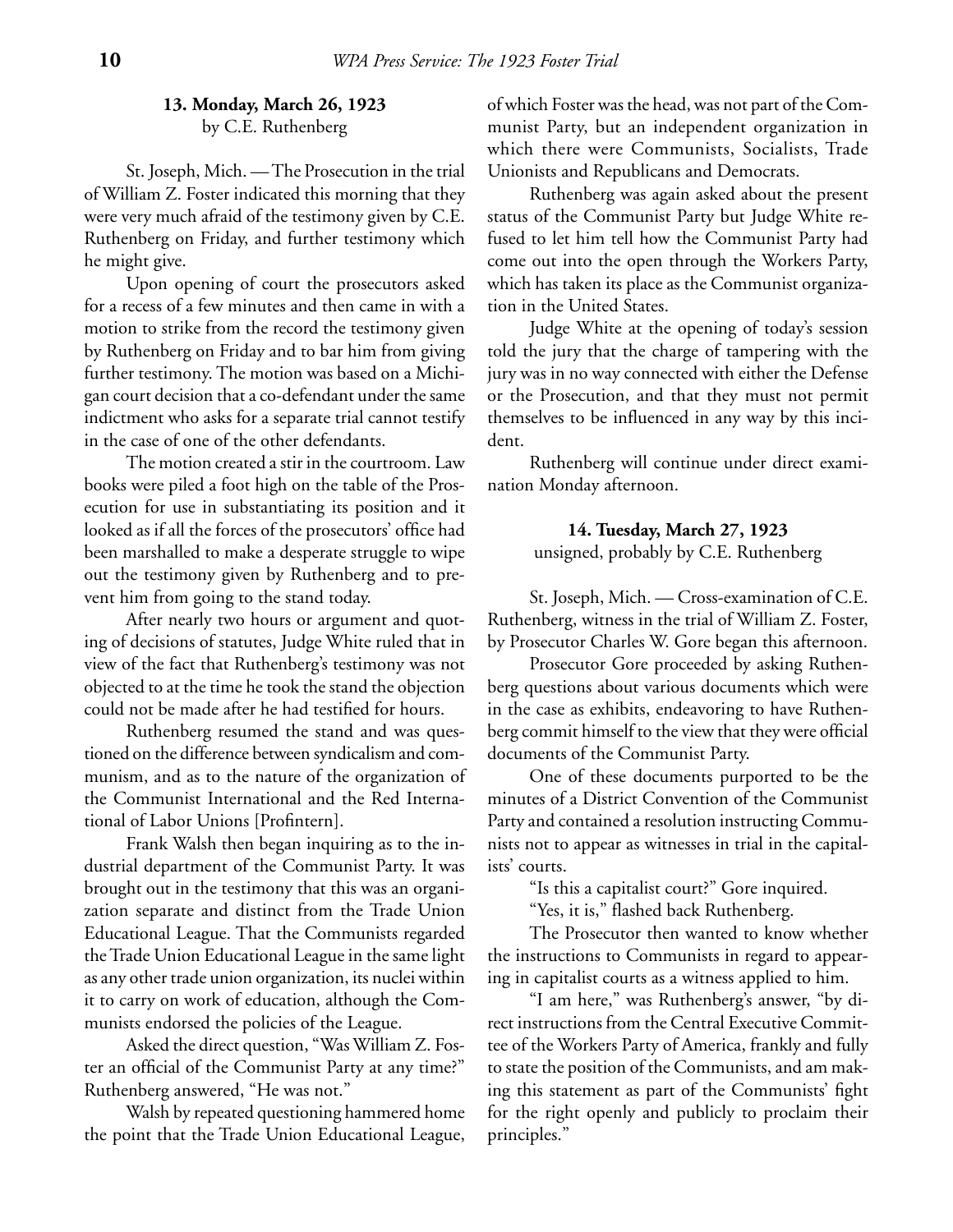Prosecutor Gore next asked Ruthenberg whether he was in correspondence with the Communist International, to which the witness replied that he had sent letters and reports to that body.

Gore sprung what he evidently thought would be a surprise when, after asking Ruthenberg whether he spoke German, he asked, "Did you attend a meeting in New York City on Sunday, March 18th at which the question of an open Communist Party was discussed and did you translate from German the speech of a person named John Pepper?"

Ruthenberg said he had been at the meeting and had translated the speeches of Pepper from the German. Reading from a document in his hand, the Prosecutor then asked whether certain things had been said. Some of these Ruthenberg acknowledged as fairly accurate statements and others he denied as having been part of the speeches.

"The meeting was a meeting of members of the former Communist Party who are members of the Workers Party and endorsed the proposal of the Central Executive Committee in regard to the open Communist Party by a vote of 34 to 4."

"Is it not a fact," Gore also wanted to know from Ruthenberg, "that the Communist believes not only in the ballot but in any means, whether ballot or bomb, gun, or torch, to accomplish its purpose?"

Ruthenberg answered, "It is not true."

Considerable amusement was created when Prosecutor Gore questioned Ruthenberg at length as to what he called "syndicalism," getting an invariable denial of the meaning he gave the word and then suddenly announced that he didn't mean syndicalism but sabotage.

Ruthenberg was still under cross-examination at the end of the day.

# **15. Tuesday, March 27, 1923** by Earl R. Browder

St. Joseph, Mich. — The morning session was enlivened by Smith, Assistant Attorney-General, who disturbed the Sabbath school quiet of Ruthenberg's cross-examination by vociferously announcing that Frank Walsh was "absurd" to object to one of Gore's questions. Walsh, in usual quiet manner, remarked that "Unfortunately we cannot all be brilliant." He promised Mr. Smith that he would not call that worthy brother "absurd" even though Mr. Smith should continue his outbursts. The Court sustained Walsh's objection, Mr. Smith subsided, and everyone enjoyed a smile.

The Associated Press definitely entered the case on the side of the Prosecution when Gore introduced a document from the local AP files, signed by Ruthenberg's name.

Court opened with Ruthenberg on the stand and Gore cross-examining. Entire morning spent in going over again and again details of Ruthenberg's testimony, attempting to get him to recognize certain language quoted by Gore as that of Foster and others, and other interminable details. Ruthenberg seems to bother the Prosecution very much.

The attorneys for "The People" fuss around and ply their long list of devious and cloudy questions, while the witness quietly meets them all with undisturbed calm and self-possessed answers without hesitation. He serenely picks his way through the clumsy traps of obscure questions, clarifying each one for the jury with patience and thoroughness and throwing off the cloudy cheap mystery which the Prosecution tries to create.

"Did Mr. Foster say this?" was the beginning of scores of questions, followed by the Prosecution's version of what Foster said. But whenever Ruthenberg offered to tell what Foster did say, the Prosecution has lost its eagerness to know, and the witness is warned to answer "Yes" or "No."

The jury looks tired and sleepy. They brighten up occasionally when Ruthenberg humorously carries some particularly stupid inference read into his answers. This morning's session closed with the crossexamination still under way, to be followed probably by re-direct examination.

# **16. Wednesday, March 28, 1923** by Earl R. Browder

St. Joseph, Mich. — The Prosecution was hit by a boomerang this morning when their "exposure" of a recent meeting of Communists in New York led to the recital, by Ruthenberg, of the speech delivered at that meeting by John Pepper of the Workers Party. Smith, for the Prosecution, fought bitterly against the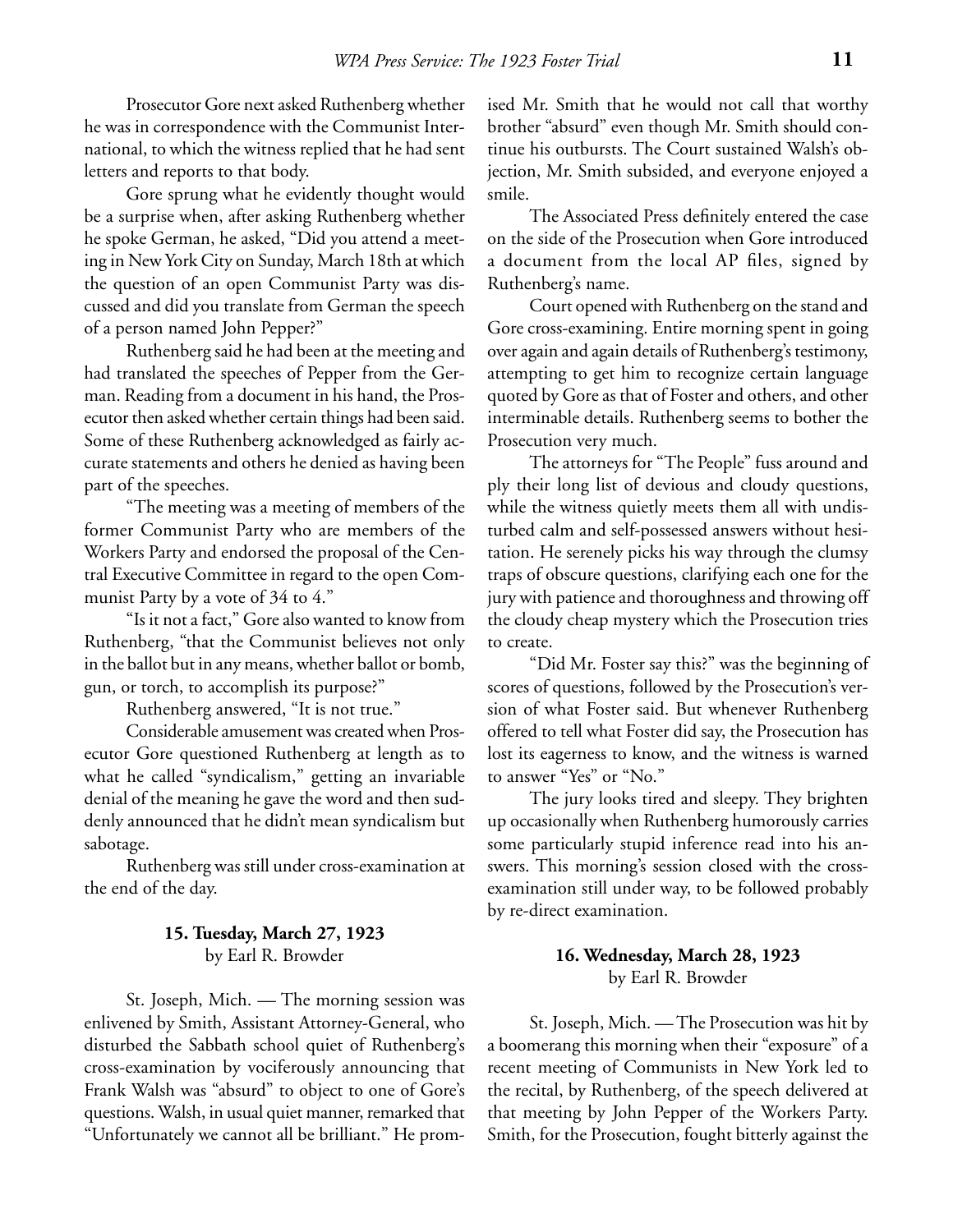introduction of the speech, which he himself had dragged into the case over Walsh's objections on Monday [March 26]. The court ruled that Ruthenberg could recite Pepper's speech, which Ruthenberg had translated at the meeting on March 14.

Ruthenberg said the speech was as follows: "The Central Executive Committee of the Party asks your approval of its policy in establishing the open Communist Party for the following reasons: Since the Bridgman convention there have been new developments in American political life which have convinced even those persons who formerly were opposed to the open party that the time is ripe to establish the open party.

"These developments are first, the reaction to the raid at Bridgman. When the raids took place in 1919, the party was isolated and stood alone. No one came to its support in its effort to secure the right to openly propagate the principles of Communism. After the Bridgman raid, the reaction was quite different. The Chicago Federation of Labor protested against the raids; the Minneapolis Trades and Labor Assembly denounced the prosecution; and the Michigan Federation of Labor asked that the prosecution be dropped and that the Criminal Syndicalism Law be repealed. In 50 cities Labor Defense Councils were organized for the defense of the Communists, which councils included trade unions and liberals. The National Council of the Labor Defense Council included men like Eugene V. Debs, a Socialist; Robert M. Buck of the Farmer-Labor Party; and Father Ryan of the Catholic University at Washington. This support of the Communists in their demand for the right to publicly advocate their principles is one factor making possible the open Communist Party."

The witness then quickly viewed the results of the November election, the Cleveland Conference,† the adoption by the Workers Party of a clear-cut Communist program containing every essential Communist principle, and declared that these had been stated with the other factors as making possible the open Communist Party.

He then said, "Mr. Pepper continued: 'We propose to organize an apparatus to protect the open Communist Party. We know that new persecution may come. Every group that has advocated a new ideal, a better life, a higher civilization has been persecuted. The early Christians had to hide in the catacombs of Rome because of their beliefs. The Protestants were persecuted by the Inquisition. The heroic men who opposed chattel slavery in this country were bitterly persecuted and some of them murdered. Our Communist ideas must go on no matter what comes. Civilization can only be saved from the destructive power of Capitalism through Communism. We will continue our work no matter what the circumstances, until Communism triumphs and a new civilization is established. To protect our party we will organize an apparatus of confidential addresses, so that in case of new attacks we can go on with our work and achieve our great goal.'"

The rest of the morning was spent by Smith's attempting, on Ruthenberg's cross-examination, to introduce many books and documents and to delve into Communist doctrines as he understands them. His understanding is so poor that most of the time was taken up with objections by Walsh in almost all of which the Court supported the Defense. The morning session closed with Ruthenberg still on the stand, and Smith cross-examining.

# **17. Wednesday, March 28, 1923** by Earl R. Browder

St. Joseph, Mich. — "You believe this is a capitalist jury, do you not?" asked Prosecution attorney Gore of C.E. Ruthenberg. "You believe the government of the US is a capitalist government? You believe the government of the state of Michigan is a capitalist government? You believe this court is a capitalist court?"

To all of [these] Ruthenberg had answered "Yes," but the Prosecutor was surprised when Ruthenberg answered, "The Jury? That is a different matter."

Gore would not let Ruthenberg tell why the jury was "a different matter." And the jury was interested, as he finally, in spite of the continued interruptions by smith, told them how it was possible for a jury, even in a capitalist court, to return verdicts in the interests of the workers instead of the capitalists, if the jury con-

†- Reference is to the December 11-12, 1922 meeting of the Conference for Progressive Political Action (CPPA), a group first established by the 16 railway unions as a vehicle for united electoral action by the working class and its organizations. While the Workers Party of America was barred from participation, it was taken as a sign of a forthcoming Labor Party in the United States.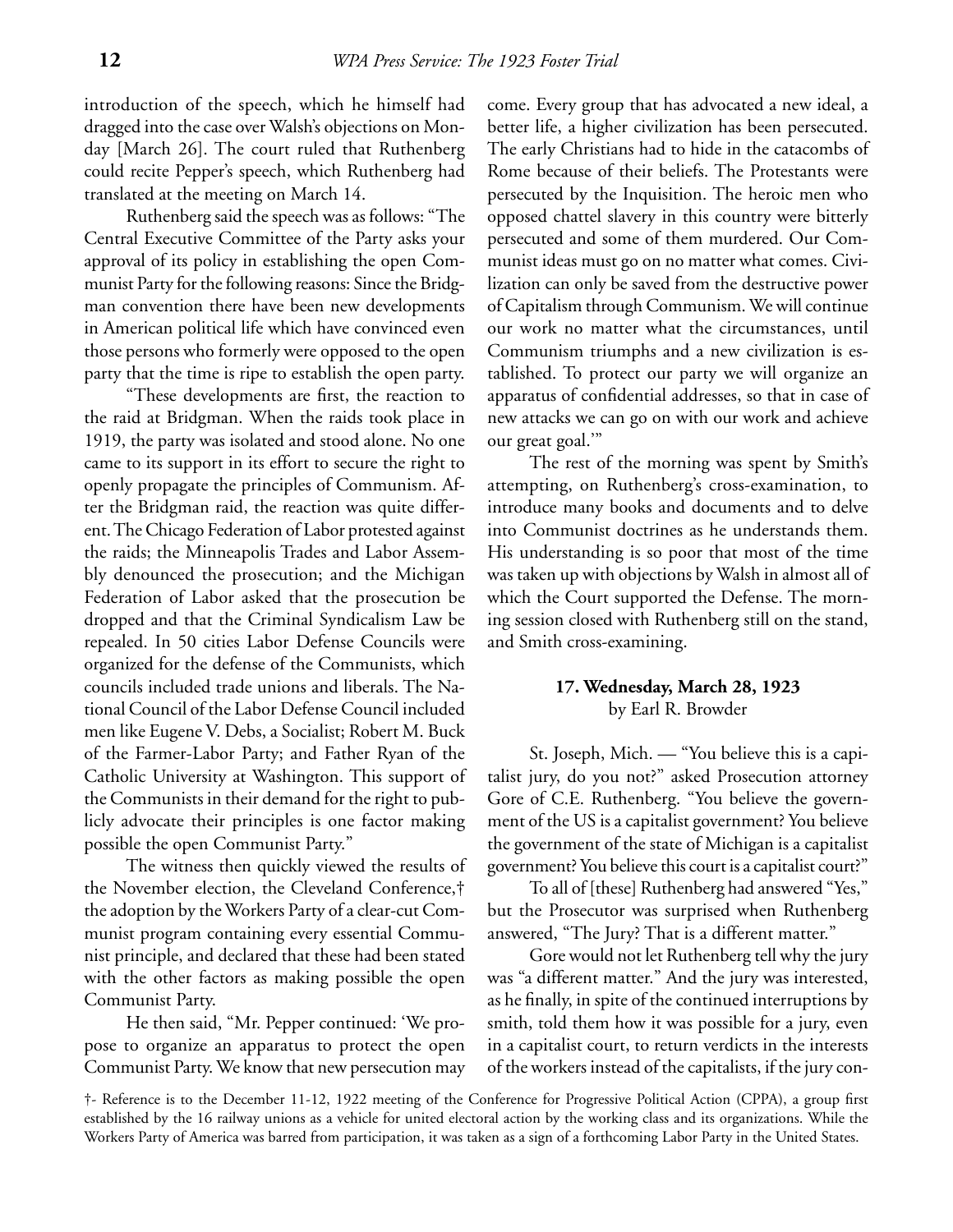tained workers or working farmers who were not dominated by capitalist ideas or capitalist authority.

Smith must have thought this a terribly dangerous idea for the jury to have presented to them, for he fought for fifteen minutes to prevent the question being answered, and then tried to have it stricken from the records, but as in so many other points in this trial, the Prosecution through its eagerness to appeal to petty prejudice had opened the way for the Defense to educate the jury. And this trial is becoming, under the skillful direction of Walsh and the capable testimony of Ruthenberg, a veritable college in economic questions and the class struggle. No longer does the jury shrink when the dread word "soviet" is mentioned. They know now that a soviet is a council of workingmen and farmers, which runs the government frankly in the interests of the workers instead of hypocritically in the interest of the capitalists. They have been shown how it is necessary for the workers and working farmers to unite if they would prevent the capitalists from running things to the workers' disadvantage.

Where the Prosecution had misread from a document that "Communism must rule with blood and iron," the document turns out to be an indictment of capitalism, which is shown must rule by "blood and iron" while Communism relies not on the force of a minority group of exploiters, but upon the force of the masses of the workers. The function of the Communists as a party is shown to be not military adventures as the Prosecution paints, but the mobilization of the power of the masses for the mass action against the exploiters and to set up a real government of the working masses. It is not alone the jury that is getting this education. Every day numbers of students, youngsters from the schools, are attending the trial to see and hear the terrible Reds.

# **18. Thursday, March 29, 1923** by Earl R. Browder

St. Joseph, Mich. — William Z. Foster took the witness stand this morning and began his testimony. In a calm and precise manner he told at length about his much discussed speech at Bridgman, and how he came to be there. He said that he is not a member of any political party, nor is the Trade Union Educational League affiliated to any party. The League is an autonomous body, comprising trade unionists of all parties and of no parties.

When asked what the relation of the Communists to the League was he stated that the Communists supported the League and its program and constituted about 10 percent of its membership. Asked when he first learned of the Bridgman convention, he said that he first heard of it a day or two before it started from Earl R. Browder. Later, on Friday morning while the convention was meeting [Aug. 18, 1922], William F. Dunne came to his house and invited him to attend and deliver a talk. He went with Dunne and arrived in Bridgman Friday night. On Saturday he made his talk of about an hour.

He had begun by saying that he had seen the adjustment committee report regarding the trade union problem and was glad to see that the Communists realized the prime importance of this question. Previous efforts to build a party of the workers, such as the Socialist Party, had collapsed just because of failure to understand that any workers' party to live and grow must be based upon and find its strength in the trade unions.

Then he showed how the radical and progressive workers in the past had failed because of the policy of withdrawing from the unions and criticizing them from the outside. Opposed to this old policy, he said, "The radicals must not get out of the unions, abandon the idea of merely talking, and instead go to work, doing the everyday tasks of the labor struggle. Only in this way can they win. Through long and earnest participation, the respect of the masses...will finally give the radicals the leadership, politically and industrially, of the working class." Then he showed how the power of the Gompers machine, the trade union bureaucracy, was merely a reflex of the weakness and lack of organization of the progressive and radical forces.

The bureaucracy is not really strong and the rank and file will desert it as soon as they are given realistic and competent leadership. The incompetency of the present leadership of the trade unions was cited in the late railroad strike, where nine unions stayed at work while seven were on strike. The stupidity and futility of such craft division tactics was only equalled by that displayed in the current story of the glaziers' union, which, so the story ran, created work for its members by breaking windows. In this connection was cited [a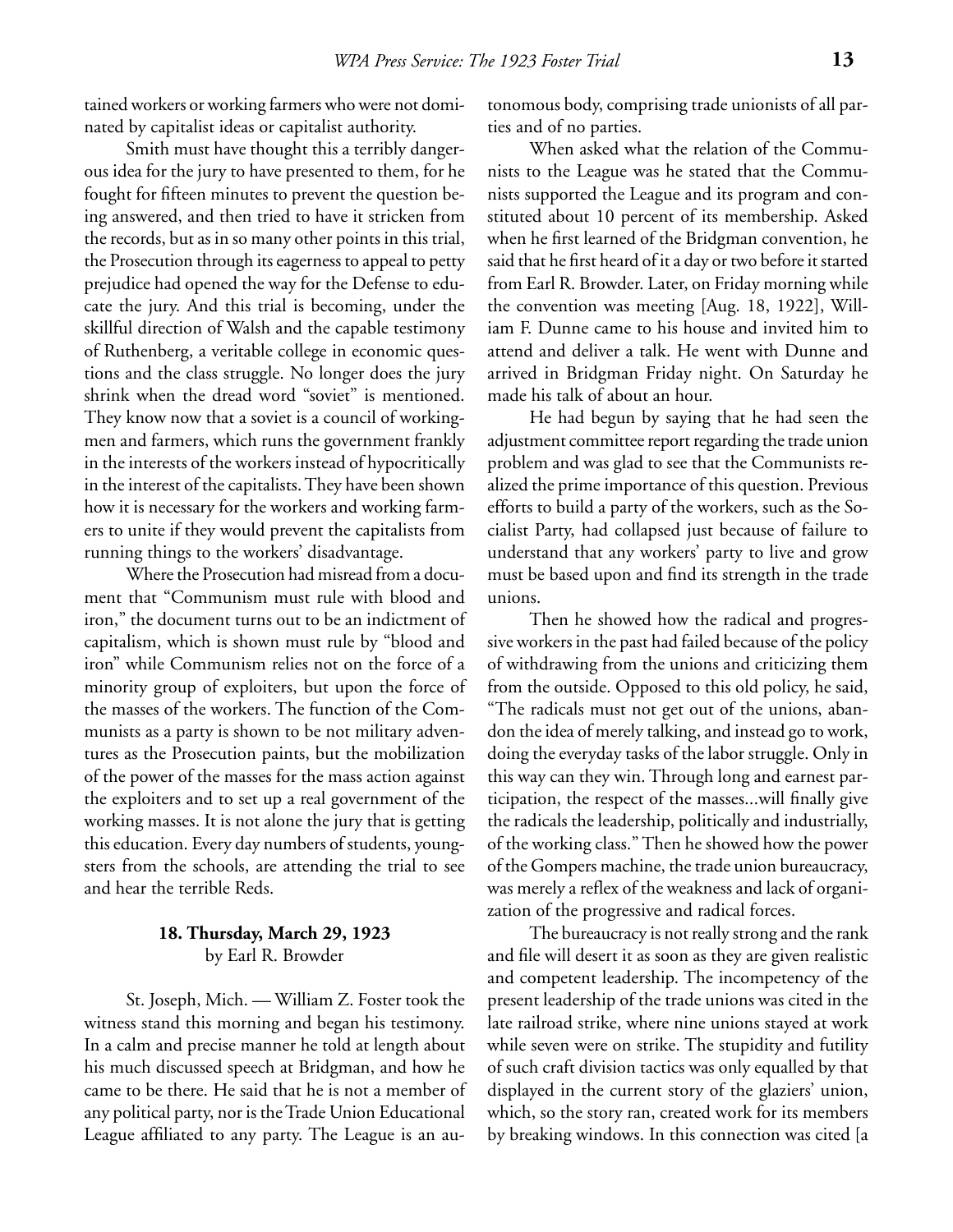story] about the Irishman who, when it was proposed to buy the business agent a bicycle instead of an automobile, asked how a man could throw bricks from a bicycle.

In the place of the futilities of the past, the League was offering the labor movement a program of industrial unionism through amalgamation to build up a powerful industrial movement, and a labor party to unite all its political forces into a powerful political movement. This program of the League had been endorsed by more than a million and a half organized workers, and this was proof that the American unions can be ready for a forward movement, that they were not naturally reactionary and the stronghold of Gompers upon the American unions can be broken.

Foster said that he had urged the Communists to join the League and become active workers in it. When questioned by Walsh as to his visit to Russia, Foster said that he had attended the First Congress of the Red International, that when that Congress adopted the same program for America which he had advocated for a long time, that he approved of that plan. When he returned to America he had met once with the CEC of the Communist Party, had urged them to adopt the policy laid down by the Red International of Labor Unions, and had stated to them that he, Foster, approved of the Red International policy and believed that it would have great success in America.

The spectators and court seem much interested in Foster's testimony, and his quiet, clean voice as he answers the questions of Attorney Walsh penetrates to all parts of the courtroom. When he answers questions addressed to him he seems to forget the entire surroundings and become entirely immersed in the subject in which he is speaking. All his listeners seem to become similarly interested.

# **19. Friday, March 30, 1923** by Earl R. Browder

St. Joseph, Mich. — "You were opposed to Mr. Grabel, the deposed head of the Maintenance and Waymen's Union, were you not?" asked Mr. Smith in cross-examining Foster.

"I was," Foster answered. "He betrayed the interests of the men who elected him and of the railroad workers as a whole, and as a result he was deposed."

The question and answer came after several hours of questioning by Smith in endeavor to get Foster to accept his, Smith's, interpretation of Foster's views of the labor movement. Foster insisted that Smith was not reading from any correct record of his speech at Bridgman, and offered repeatedly to state what his actual position was. Smith did not want Foster's actual position, and was displeased when this clear-cut condemnation of Grable went into the record on crossexamination. Foster clearly and frankly stated his views of the labor movement and the aims of the Trade Union Educational League in direct examination by Walsh. When he was asked, "What political school of thought do you subscribe to?" he answered without hesitation, "I subscribe to the Marxian Communist School."

In questioning Foster about his speaking trip through the West last July [1922], Prosecutor Smith attempted to drag in the fairy tale, already carried widely by the yellow press, that a man by the name of [Joseph] Kowalski had accompanied him. "I never saw Kowalski, or even heard of him until his name was brought into this case," said Foster. Kowalski is known in New York City, where hundreds of workers know he was working during last July. The prosecution wishes to use his name in this trial because he was sentenced to Atlanta Penitentiary for one year for returning to America after having been deported to Poland. It is significant of the desperation of the prosecution that they should think it necessary to try to use the faked scare-stories of the most unreliable capitalistic press.

The town of St. Joseph seems to be following the trial with an interest rather friendly to the defense than otherwise. Scores of housewives crowd the courtroom, and a local hardware store is advertising a special kind of cook stove which will, so they claim, enable the lady of the house to attend the "Red Trial" and at the same time have a hot meal ready for hubby when he comes home to get the latest news and the usual dinner. If the attendance at the trial is any criterion, this hustling businessman should sell a lot of these stoves. One of these estimable women was heard to remark after the session today, "Well, they certainly are smart men, and so quiet and dignified, too." And a farmer come in for a holiday passed the remark, "They seem to be regular folks after all." Which seems to be a fair estimate of the views of the Berrien County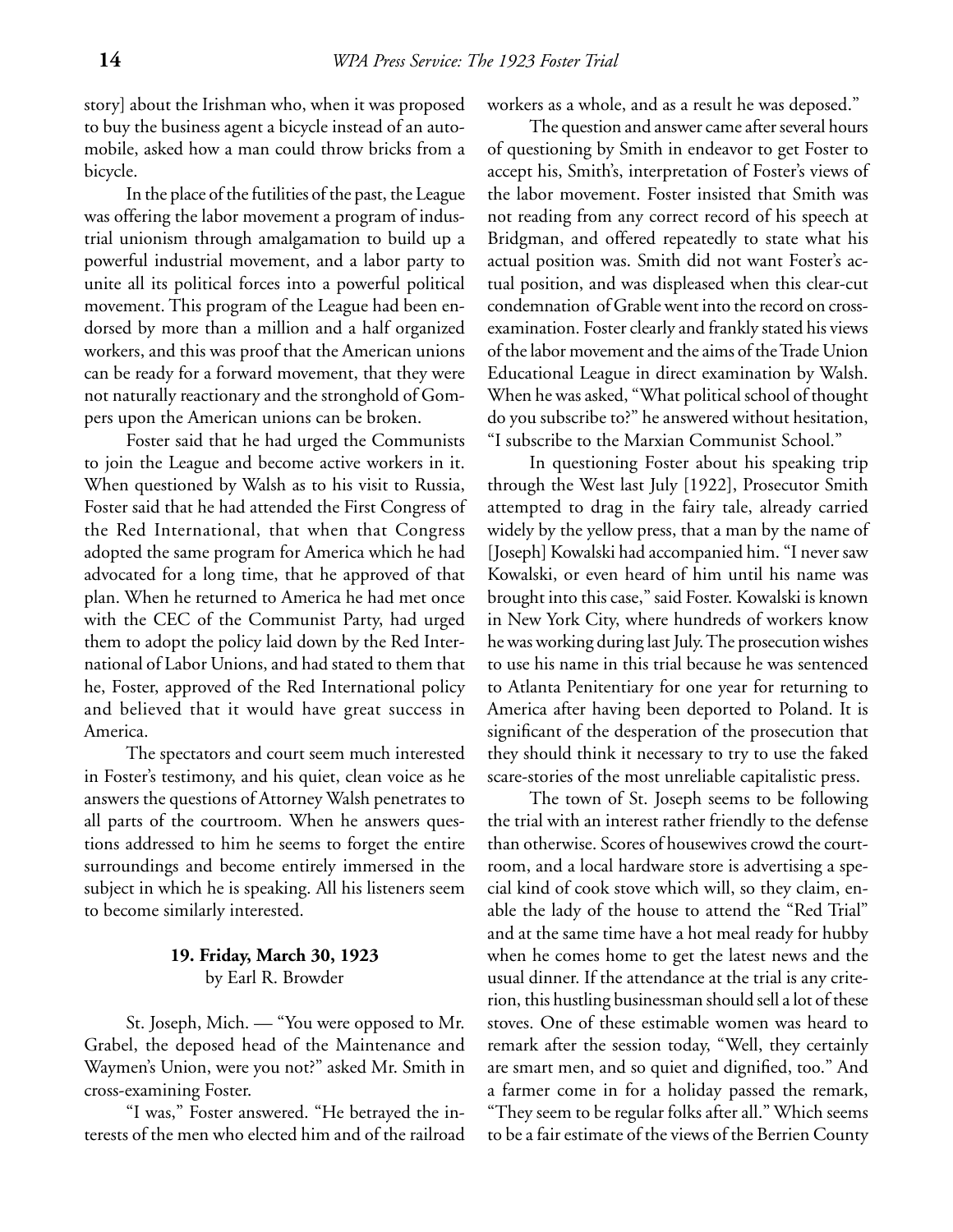population upon the defendants in this case thus far. Court closed with Foster still under cross-examination.

# **20. Friday, March 30, 1923** by Earl R. Browder

St. Joseph, Mich. — "Mr. Foster, did you, in your book *The Russian Revolution* write this: 'The Russian and American labor movements are blood brothers in method and goal; the only difference is one of understanding and development. Where we now must be content with petty achievements, they have gone the whole way'?" The question was asked by Prosecutor Smith in resuming cross-examination this morning.

"I wrote that," was the answer.

In further answers Foster declared very definitely that what is contained in that book are his views on the subject of Russia. He declared that the working class government in Russia is in line with the necessary historical development, and that the working class of all other countries would also have to set up working class governments, would have to take the power out of the hands of the exploiting class.

The Attorney General of Michigan, Daugherty by name, entered the court this morning to bolster up the prosecution. Daugherty is a name that figures quite prominently in the news of the day, and it should be explained that this is not the same one who is mixed in the New York murder mystery, nor is it the same Daugherty who is recruiting Negro strikebreakers for the French capitalists in the Ruhr invasion. Neither is it the Daugherty, Attorney General of the United States, who secured the infamous injunction against the shopmen last September, although the latter has his representatives here, and it is rumored that he is intensely interested in the case. All the stool pigeons in the court ostentatiously shook hands with Daugherty, with the apparent desire of enhancing their social prestige, which is sadly low in this city.

"Did you not, Mr. Foster, write in your book that the counterrevolutionists, who were trying to overthrow the workers' government, were not allowed to print their journals or assemble for that purpose?" asked Smith.

"Quite so," answered Foster. "At that time the counterrevolutionists were carrying on civil war against the Soviet government, and this war and the interventionists' forces were fighting on as many as 19 fronts."

Mr. Smith attempted to obtain sympathy for the poor dispossessed Russian landowners and capitalists by asking if the workers' government did not suppress those who tried to get back the property which had been taken from them.

"Certainly, the workers would not allow themselves to be re-enslaved," answered Foster, "by the same class which had exploited and degraded them for so long. The Russian workers' government differs from the other governments of the world in that it is frankly and openly in favor of the working class, whereas the other governments, while actually dictatorships of the capitalist class, hide their true character behind a hypocritical democracy. I have written that and it is true."

As the court adjourned for noon recess, the judge ruled that the prosecution could examine Foster on the pamphlet *Syndicalism*, which he collaborated in writing 13 years ago, but which has been out of circulation for 11 years and which Foster long ago repudiated.

# **21. Saturday, March 31, 1923** by Earl R. Browder

St. Joseph, Mich. — "'There is no permanent harmony possible between Capital and Labor.' Did you write that?" This question contains the keynote of the last hours of cross-examination of William Z. Foster on [Friday] March 30th.

"Did you ever try to bring about harmony between Capital and Labor?" asked Prosecutor Smith.

"I never try the impossible," answered Foster. "There will never be harmony between Capital and Labor until the workers own the capital and the capitalists go to work and do useful labor." "I think the only way conditions will be fully remedied in the United States is for the workers and farmers to take charge of the government and operate the industries on behalf of the broad masses of the people."

[Smith:] "The ultimate goal you are seeking is to supplant the present government by the dictatorship of the proletariat?"

Answer: "I seek to place the power in the hands of the workers and farmers, yes."

At this point attorneys for prosecution and de-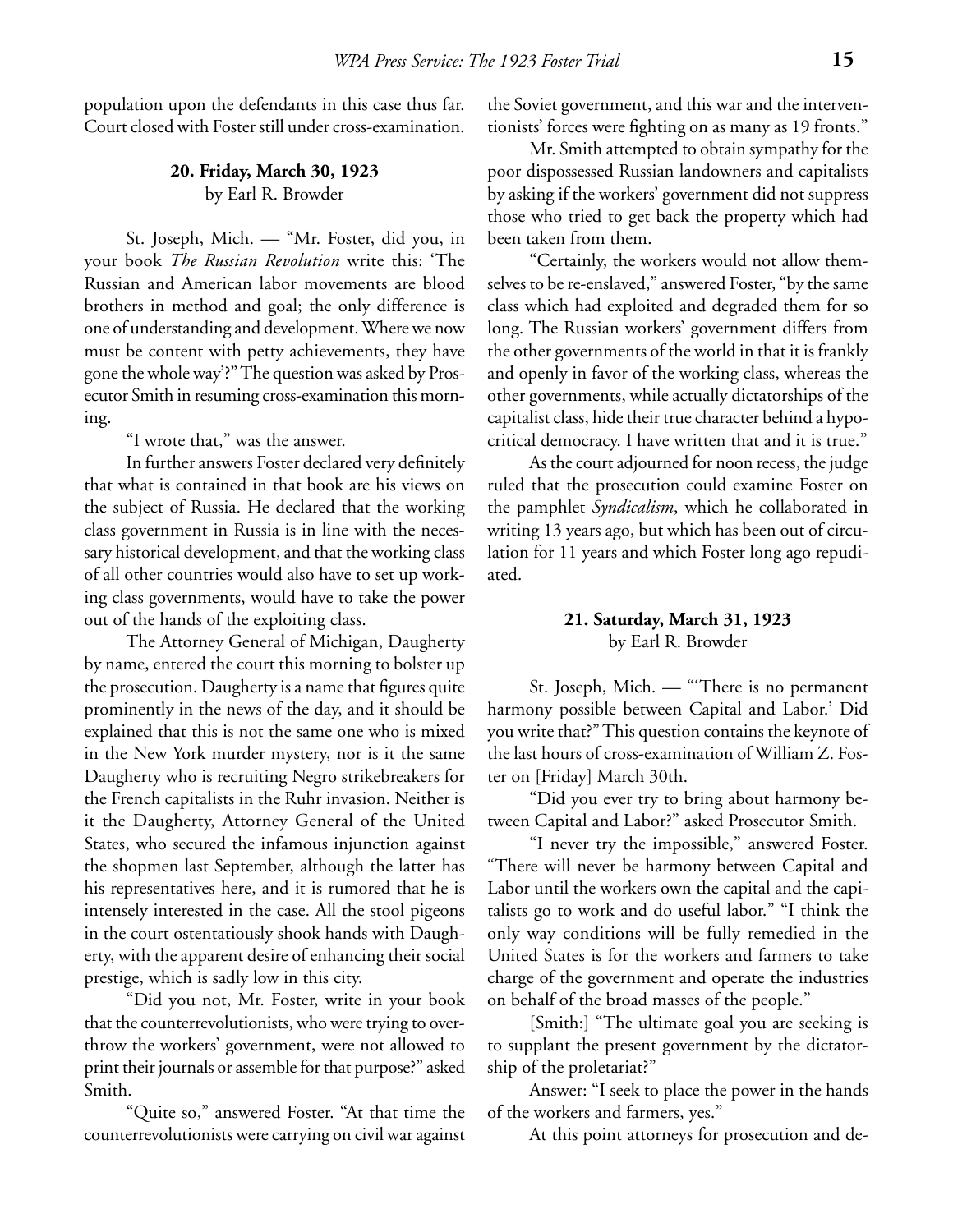fense both rested, and the testimony in the case was concluded. The issue is clear-cut. The prosecution contends that it is a crime to advocate placing the powers of government in the hands of the workers and farmers. The defense boldly proclaims its object as the workers' government, and rests its defense on that basis.

The issue is clear.

Court adjourned until next Tuesday, April 2nd, when counsel for both sides will argue the case before the jury.

### **22. Monday, April 2, 1923**

# *The Evidence is In! Issues Made in the Trial of the Communist Party and William Z. Foster*

by Clarissa S. Ware

"We rest," declared Frank P. Walsh, counsel for the defense in the trial of William Z. Foster.

Foster's clear-cut testimony as to his principles and as to his part in the Bridgman convention was finished.

The prosecutors sat silent — dazed.

Then followed a hurried consultation. County Prosecutor Gore, Max Berger, representative of United States Attorney-General Daugherty, O.L. Smith, Assistant Attorney-General of the state of Michigan, and the Attorney General of the state himself — also by the name of Daugherty — engaged in an excited whispered colloquy.

After an examination of many papers, thumbing of law books, and detective messengers running back and forth, the Prosecution was ready for rebuttal.

Federal Agent Shanahan was rushed to the witness chair.

"Did you take this pamphlet from Ruthenberg's bag?" (showing him a copy of the 1921 program of the Communist Party) asked Prosecutor Gore.

"Yes," mumbled Shanahan.

The great surprise was sprung — the rebuttal testimony was over.

### **The State's Charge.**

Now that the evidence is all in it is possible to state clearly the issues of the case.

The charge against William Z. Foster is unique in the legal history of the United States. The only act set forth by the indictment is that he "assembled with" the Communist Party of America. It is not charged that the Communist Party committed any overt act in the state of Michigan. It is not charged that the Communist Party advocated any doctrine in violation of the Criminal Syndicalism Law of the state of Michigan. The only charge is that the Communist Party assembled at Bridgman, Michigan, and that Foster "assembled with it!" This act is claimed by the prosecution to be a crime because the Communist Party somewhere in the United States adopted principles said to be in violation of the Michigan Criminal Syndicalism Law.

In all the history of prosecution and persecution in violation of the constitutional provisions guaranteeing freedom of speech, press, and assembly, with which the recent history of this country has been replete, there has been no case such as this. Neither Foster nor the Communist Party is charged with ought save meeting in the state of Michigan. The prohibited ideas, if there were such, were advocated somewhere else in the United States.

Under this new definition of crime, which must still be sustained by the higher courts, the issues in the case have become:

1. Was the Communist Party an organization which advocated the doctrine of criminal syndicalism, defined as "the advocacy of acts of crime, sabotage, violence or unlawful methods of terrorism, as the means of accomplishing political or industrial reform"?

2. Did William Z. Foster voluntarily assemble with this organization, voluntarily assembling being interpreted as meaning with the purpose of aiding and abetting this organization?

### **The Case of the Prosecution.**

All of the evidence offered by the Prosecution was given by detectives with the exception of the testimony of two employees of the Wolfskeel Resort. These two witnesses merely identified Foster as being present,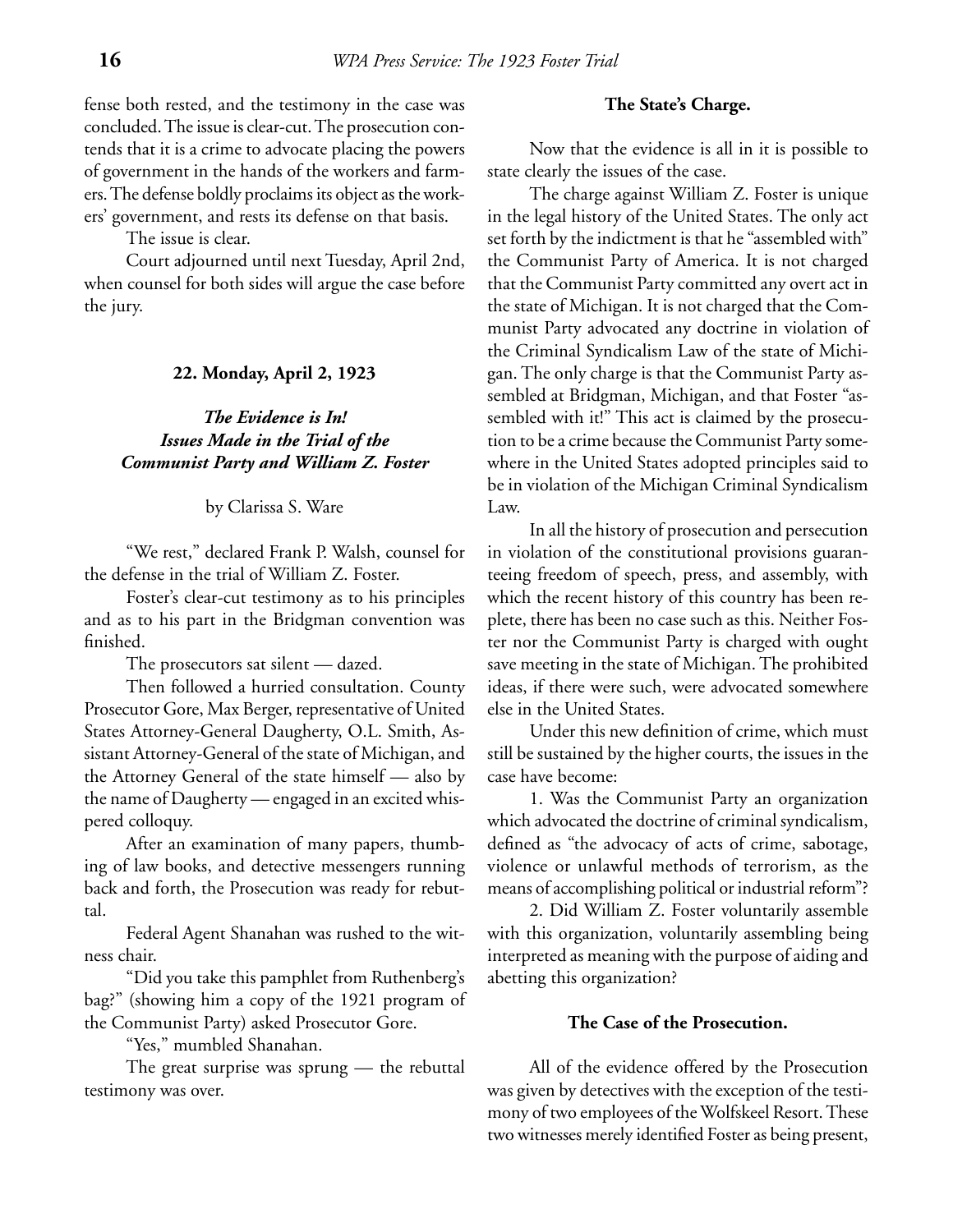a fact not denied by the Defense.

Actually the only prosecution witness of any importance in the case was Frank Morrow, alias Ashworth, who had been an agent provocateur of the Department of Justice in the Communist Party. The remaining evidence offered by the Prosecution consisted of official documents of the Communist Party.

Morrow testified to being present at the convention and a member of one of the two convention caucuses. He stated that the question of the open Communist Party had neither been discussed nor voted upon in the convention. He testified that Foster arrived on Friday night, after the convention had been in session two days. He claimed that at a distance of eighteen feet he was able to identify a paper in Foster's hands. He identified a questionnaire which he claimed that Foster had filled out although he was equally far away at the time Foster is supposed to have written it.

Foster and Browder, according to Morrow, read their speeches from a manuscript. He identified typewritten documents in the hands of the Prosecution as these manuscripts. Morrow saw everything and heard everything even to seeing two different things happen at the same time.

Among the 118 documents claimed to have been found on the grounds, the Prosecution relied upon the 1921 program of the Communist Party, certain copies of *The Communist*, and the Theses of the Third Congress of the Communist International, for proof that the party was an organization advocating the doctrine of criminal syndicalism. This claimed violation of the Criminal Syndicalism Law was based upon the statements in this literature that the class struggle in its ultimate phases would develop into the use of armed force by the contending classes — the capitalists and the workers.

These statements of the Prosecution sought to interpret as meaning immediate acts of force and violence, that is, that Communists advocate the use of force and violence at any and all stages of the progress of the class struggle.

### **The Defense.**

C.E. Ruthenberg — the first witness for the Defense — presented a history of the Communist movement and the Communist principles to the jury.

During the later cross-examination of Ruthenberg there was read into the record of the case a statement of the Central Executive Committee of the Workers Party of America, which denied that the convention at Bridgman was a frame-up by Burns spies and outlined a clear-cut defense of Communist principles to be made in the case. Throughout the testimony Ruthenberg followed this policy.

Discussing the question of the use of force, he openly avowed again and again that armed force had been resorted to by the classes struggling for power in past historical epochs. He illustrated by the capitalist struggle against the feudal regime and the struggle in the United States between Southern slave-holders and Northern capitalists in the Civil War. From the lessons of the history of the past the Communists concluded that force would also be an inevitable part of the final struggle between the workers and the capitalists. Claiming the right of the Communist publicly to state this historical fact he said that the references to the use of force in the Communist program must be understood in this sense.

Ruthenberg testified that a new program had been drawn up prior to the Bridgman convention, which had been approved by the Central Executive Committee of the Communist Party, and that this program had superceded the 1921 program offered by the Prosecution. This new program was offered in evidence by the Defense but was ruled out by Judge White.

Regarding the presence of Foster at the Bridgman convention, Ruthenberg stated that although Foster was not a member of the Communist Party, he had been invited to present a survey of the situation in the ranks of organized labor and the work of his organization, the Trade Union Educational League, to the convention. This invitation had been voted by the Central Executive Committee of the Communist Party at a meeting at Bridgman held the day before the convention opened. William F. Dunne was sent to Chicago to extend the invitation and bring Foster to the convention.

Continuing his testimony Ruthenberg denied that either Foster or Browder had read speeches, asserting that they had spoken merely extemporaneously, without notes of any sort. The Trade Union Educational League, he said, was in no way connected with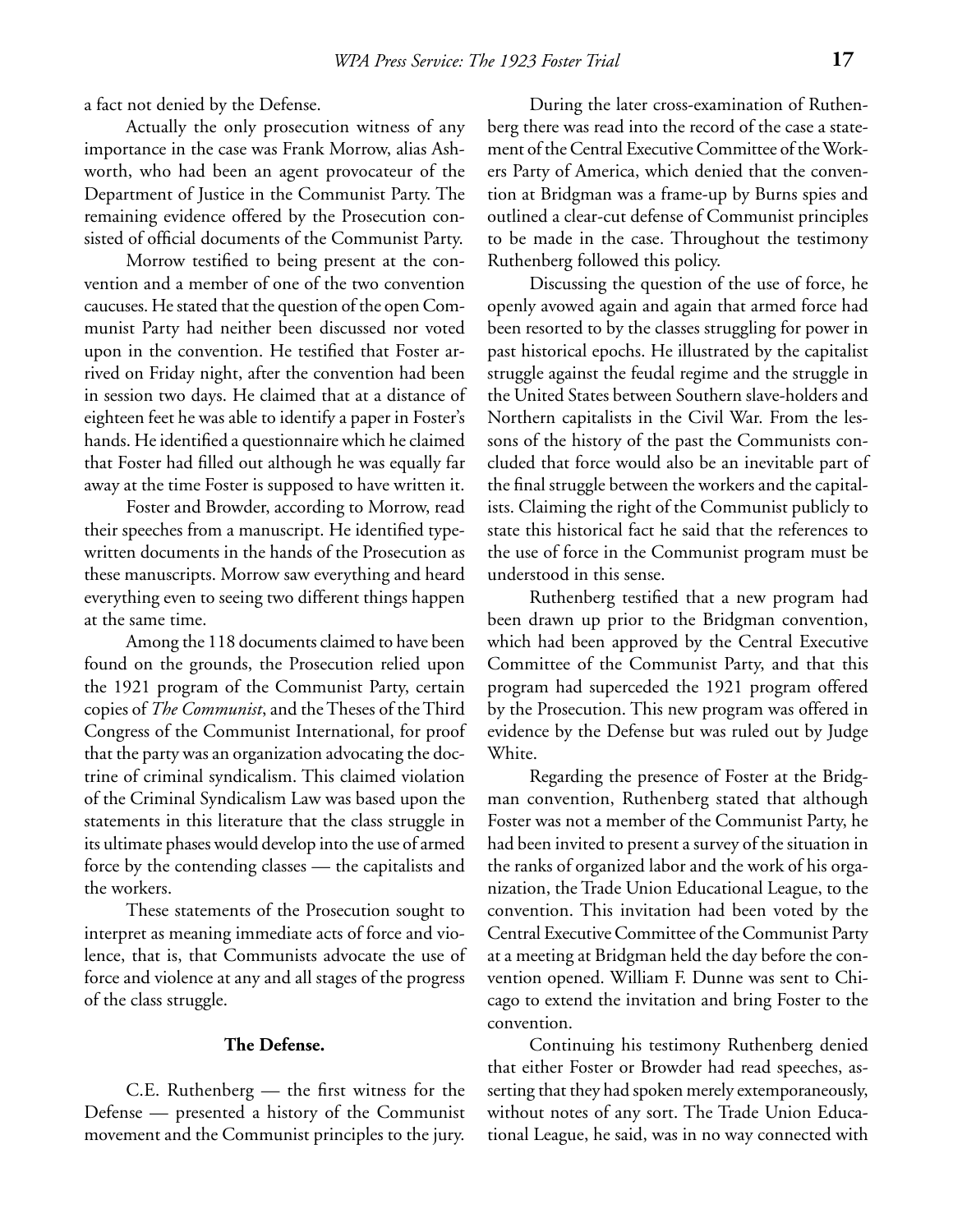the Communist Party, but that the party had instructed all its members to be active in the Trade Union Educational League as in all other trade union organizations.

Following Ruthenberg, Foster took the stand. He confirmed the previous testimony for the Defense regarding his attendance at Bridgman. He also state that the Trade Union Educational League was an organization independent of the Communist Party and that its membership was made up of trade unionists of all kinds of political beliefs and that the Communists represented only a small fraction of the membership of the League. He denied having filled out any questionnaire at the Bridgman convention.

As to his political principles, Foster said that he was a Marxian Communist, and that he endorsed the statement of principles of Communism as made by Ruthenberg. He declared that the workers and farmers must establish a workers' government in the United States in order to free themselves from exploitation and oppression.

Both Ruthenberg and Foster were cross-examined at length by the prosecutors, Ruthenberg being on the stand for three days and Foster for nearly two. In spite of all the tricks known to the legal profession the testimony of these witnesses remained unshaken. Again and again the prosecutor tried to frame questions so as to commit the witnesses to the advocacy of immediate acts of violence. These efforts failed completely — the witnesses maintaining the Communist position in regard to the use of force as had been stated above.

### **The Issues Before the Jury.**

The argument before the jury is set for Tuesday [April 3]. Each side has been given three hours in which to present its case.

The question whether the mere assembling of an organization in the state of Michigan, which adopted its principles elsewhere, is violation of the Criminal Syndicalism Law, will not be decided by the jury. This is a question of law which can only be finally decided by the Supreme Court of the United States.

The questions which the jury will be called upon to decide are:

1. Do Communist principles violate the Crimi-

nal Syndicalism Law?

and

2. Did William Z. Foster voluntarily assemble with the Communist Party in the state of Michigan?

In this trial two opposing social systems have come to clash. All the issues between the Communists and supporters of the capitalist system have been threshed out in this courtroom. The Prosecution is fighting for capitalism. All the prosecution officers of the capitalist government, from United States Attorney-General Daugherty to the county prosecutor were mobilized to defend capitalism against the Communist attack in behalf of the workers. The decision of this jury — of nine farmers, one railroad worker, a small merchant, and a housewife — if against the defendant, will not be a verdict of guilty of crime. It can only represent the lack of a clear consciousness of the facts of capitalist civilization and lack of understanding of Communist principles.

The verdict which will be rendered in Berrien County, Michigan will not be the final verdict. That can only come out of the struggle between the workers and the capitalists in which Communism must inevitably win.

### **23. Thursday, April 5, 1923**

*Jury Still Out, Rumors as Gathered by Newspaper Men Allege Both 6 to 6 and 7 to 5 Acquittal Stand with Woman Juror Leading Fight for Foster*

### by John Hearley

St. Joseph, Mich. — After thirteen hours of heated, and often noisy, deliberations, the Foster jury retired to hotel beds in care of deputy sheriffs and bailiffs. At 11 o'clock last night there was every indication of deadlock with the single woman juror, Mrs. Minerva Olson, allegedly leading faction bent on Foster's acquittal. Courtroom rumors allege several ballotings, final ballot before night's recess being placed both at 6 to 6, and 7 to 5 for conviction. Newspaper men reporting woman throwing monkey-wrench into Department of Justice and Michigan's machine. Judge, who hour before had been summoned and asked by foreman farmer Baichman for his instructions to jury,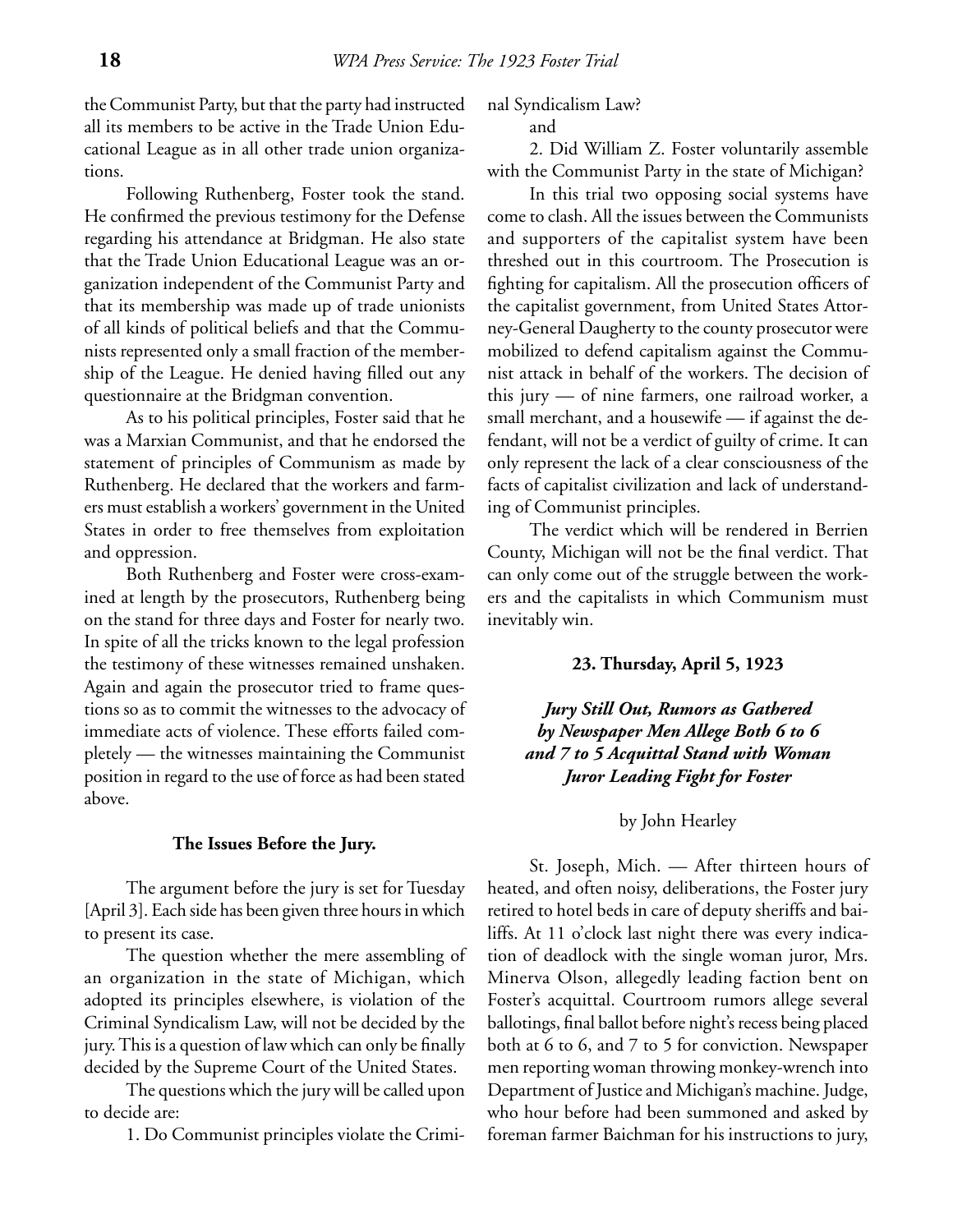hours before midnight instructed jurors to return in morning and continue their deliberations.

Woman who is rumored to be making such firm stand for civil liberties is wife of local factory superintendent and comes from old American revolutionary stock. Alleged situation intensely dramatic.

State's attorney Smith left St. Joseph for Lansing 5 o'clock and only Max Berger, Department of Justice man, and Morrow sat on prosecution side through long afternoon and evening vigil for verdict.

Mrs. Foster sat with calm, unperturbed husband beside Walsh and associate council Gray through slowly ebbing hours. Prosecution undoubtedly expected conviction, and disagreement would be nominal defense victory. Earlier newspapers have exceptionally fair charge of Judge White's note, especially paragraph instructing jury that Foster had right to advocate Soviet form of government for United States, etc. Department of Justice men remain about courtroom or ante chambers and absence of not only Smith but county prosecutor Gore and Bookwalter were conspicuous.

### **24. Friday, April 6, 1923**

#### *The Verdict in the Foster Case*

### by C.E. Ruthenberg

Compared with the outcome of similar prosecutions in the past the jury disagreement in the trial of William Z. Foster and the Communist Party is a great victory for Communism in the United States.

The evidence brought before the jury in the form of the official documents of the Communist Party frankly stated in Communist viewpoint that the class struggle inevitably develops into an open struggle between contending classes and that the ultimate phase of the struggle between workers and capitalists would involve a resort to force. This viewpoint was also stated openly from the witness stand.

The charge of Judge Charles E. White admitted that this statement of Communist principles was not a violation of the Michigan Criminal Syndicalism Law. He said that the Prosecution must prove:

"Not alone that this party taught the theory that the social forces now in operation would of their own

momentum bring about an encounter of forces between opposed social classes, but also that the party taught and advocated crime, sabotage, violence, and terrorism as the method or one of the methods of accomplishing the changes in the organization of society desired by the Communists."

### And he stated further:

"The word 'sabotage' as used in this statute means malicious injury to property; the word 'violence' means criminal acts of violence; the phrase 'other unlawful means of terrorism' means acts of a terroristic character constituting crime under the laws of this state."

Under these instructions it is surprising that there should have been any struggle in the jury room and that a disagreement was the final result, for these instructions fully uphold the Communist right to do everything which they have done in the state of Michigan or elsewhere in the United States.

The Communist Party has never advocated acts of violence or acts of terroristic character constituting crime under the laws of the state of Michigan or any other state. What the Communists have done, and what they insist is their right, is to express their view, based upon historical precedents, that no privileged class has ever given up its power without a resort to force and that the class struggle between worker and capitalists will follow this historic precedent.

This is something entirely different from advocating acts of crime, sabotage, or acts of terrorism which are crime under criminal law.

This was also the view taken by those members of the jury who stood out for an acquittal of Foster:

"The Prosecution didn't prove that the Communist Party advocated violence," Russel Durm, one of the jurors who voted for acquittal, said. "That was the only thing we split on. We all agreed that Foster attended the Bridgman convention, knowing what was going on there and sympathizing with the movement."

The Michigan jury in part at least seems to have understood the distinction which Judge White made. The fact that a distinction was made in the Michigan case is a decided victory for Communism. The Com-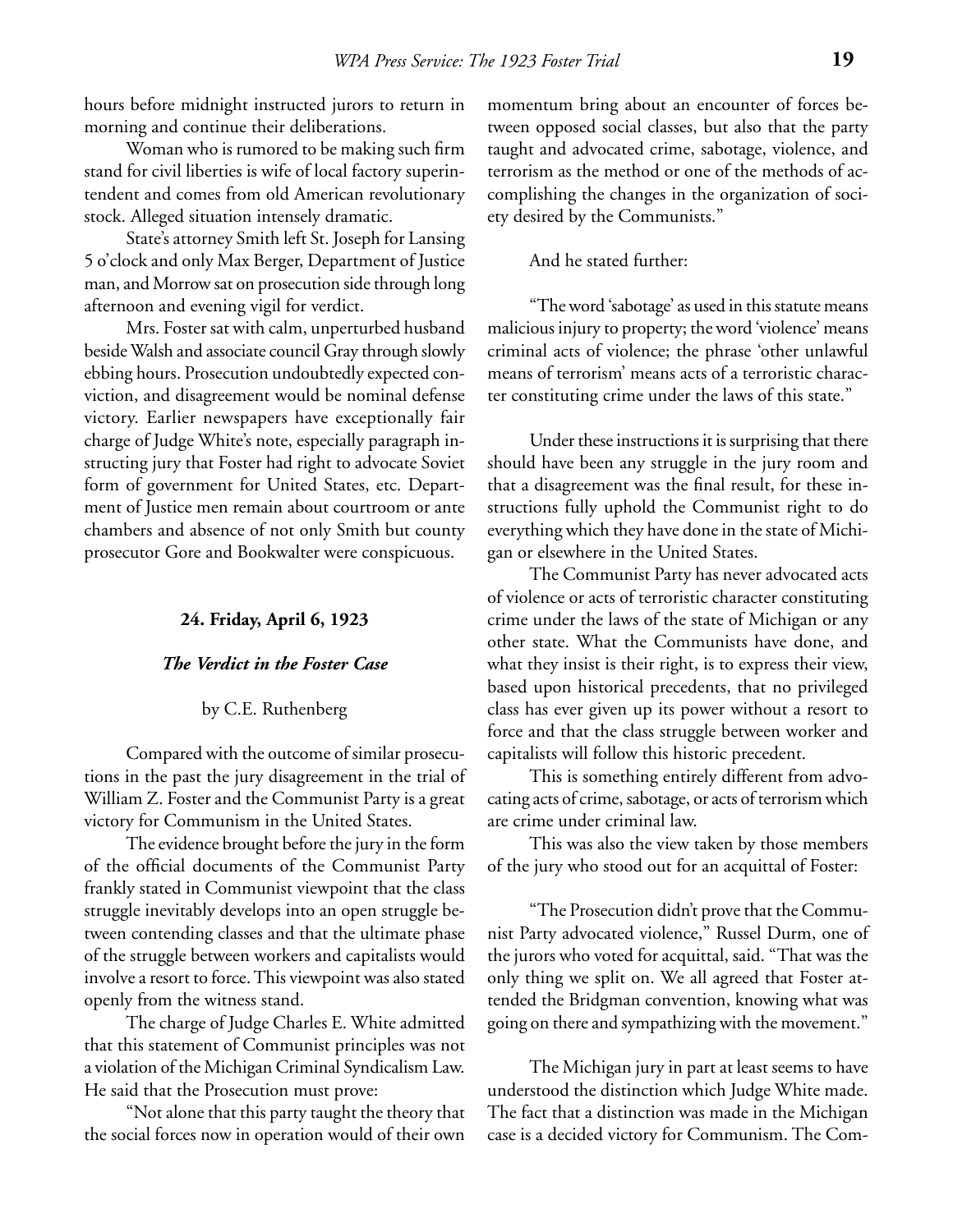munists, now organized in the Workers Party, will continue their struggle in Michigan and elsewhere to establish their right freely and publicly to state their viewpoint, even including their viewpoint in regard to the part that force has played and will play in the class struggle.

They will maintain in the trials to follow the Foster trial as they have during the trial, the principles of Communism and the right of Communists publicly to proclaim those principles in speech and press.

#### **25. Tuesday, April 10, 1923**

#### *Why Mrs. Olson Voted for Foster*

### by Jay Lovestone

In telling why she voted for the acquittal of William Z. Foster in the Michigan Communist Trial, Mrs. Minerva Olson did not get lost in a sea of words. Mrs. Olson, the only woman juror, is a dyed-in-the-wood American boasting of forefathers in the days of the Revolutionary War. Her statement in the New York Times of April 6 is very instructive to the workers. It is typical of the fast disappearing rarity — genuine American liberalism, Jeffersonian democracy at its purest.

### **Against Railroading Foster.**

"The stage setting of the Prosecution seemed over-employed with such a display of detectives and undercover men that it appeared more like trying to railroad Foster than like prosecuting him," said Mrs. Olson. In her opinion that was the reason why half the jury voted for acquittal. This is an example of the old-time American fair play. During the war and in the early post-war days when the mass of workers were completely helpless under the iron heel of the dictatorship of the big capitalists, this American spirit of fair play was dead. Its reappearance in Michigan merely reflects the letting-up in the capitalist rule of blood and iron brought about by the recent political and industrial pressure of the American workers and working farmers. We had the same Americans trying Communists in 1920 and sending them to jail. The Communists are just as revolutionary today as they were then, but the conditions have greatly changed. In 1920

showing fair play to the Communists was a crime as detestable as the horrible crimes only Communists could commit.

#### **Mrs. Olson's Clear Understanding.**

Mrs. Olson showed her clear understanding of the significance of the Foster trial when she said: "I could look away from the courtroom when the trial was on and see conflicting forces contending for the mastery of human rights. The trial was far bigger to me than merely determining whether Mr. Foster was guilty or not." "Other members of the jury saw the same things. It was really a big battle for human rights...."

This statement is especially significant to the working man. The jury in the Foster case was a typical farmers' jury, and the above sentiments and subsequent actions truly reflected the role of the farmers in the class struggle today. The center of gravity in the class war today is in the struggle between the capitalist class and working class. In this great struggle the farming masses are as yet undecided with whom to pitch in their lot. This spirit of indecision characterizing the attitude of our farming masses is clearly reflected in the "hung" jury — in the farmers' jury that refused to hang Foster, the militant leader of the workers.

### **The Right to Revolution Vindicated.**

And Mrs. Olson, whom obviously no one could accuse of being an "ignorant foreigner" went even further. "Agitation may not be altogether pleasant, but we must remember that it is the agitators who have brought progress into the world. Do not think that I took the side I did because I am un-American or because of any foreign influences. My forefathers were here in the revolutionary days of 1776. My great-grandfather was an officer in the Revolutionary War. Perhaps for that reason I have some of the revolutionary spirit. I am for progress, not stagnation."

This view of the situation proves that Mrs. Olson is worthy of the place of a national figure achieved by her through the trial. It is a courageous and honest statement. Our fraudulent, syncophantic, professorial and editorial press agents of the employing class have been talking themselves blue in the face as to the in